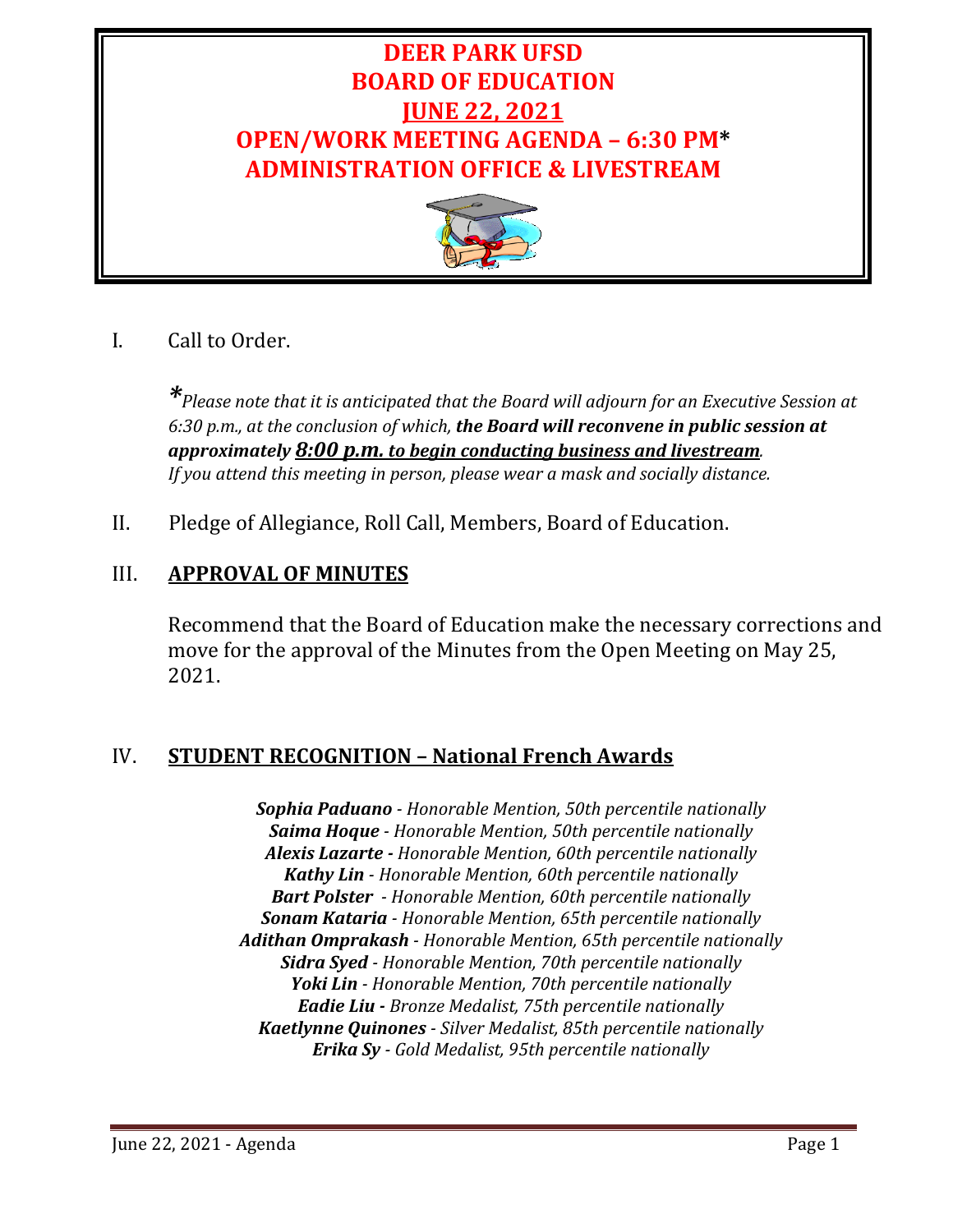# V. **NEW BUSINESS:**

### **1. 2021-2022 DEER PARK SCHOOL DISTRICT PAYROLL CALENDAR**

*Recommend that the Board of Education approve the following Resolution:*

**RESOLVED,** that the Board of Education approve the 2021-2022 Payroll Calendar.

### **2. REORGANIZATION MEETING DATE – JULY 6, 2021**

*Recommend that the Board of Education approve the following Resolution:*

**RESOLVED**, that the Reorganization meeting for the Deer Park Union Free School district shall take place on Tuesday, July 6 at 7:30 p.m. in the Administration Office.

### **3. FUND BALANCE PROJECTION AND TRANSFER TO RESERVES**

*Recommend that the Board of Education approve the following Resolution:*

**RESOLVED**, that the Board of Education hereby approve the transfer of excess fund balance from the 2020-2021 fiscal year to the following revenues: *Retirement Contribution Retirement Contribution Sub Fund, Workers Compensation, Unemployment Insurance and Employee Benefit Accrued Liability* in an amount not to exceed \$1,000,000 each.

### **4. FIRST READING OF POLICIES**

*Recommend that the Board of Education approve the following Resolution:*

**RESOLVED**, that the Board of Education approve the first reading of the following policies:

- #0115 Student Harassment and Bullying Prevention and Intervention
- #5100 Student Attendance
- #5300 Code of Conduct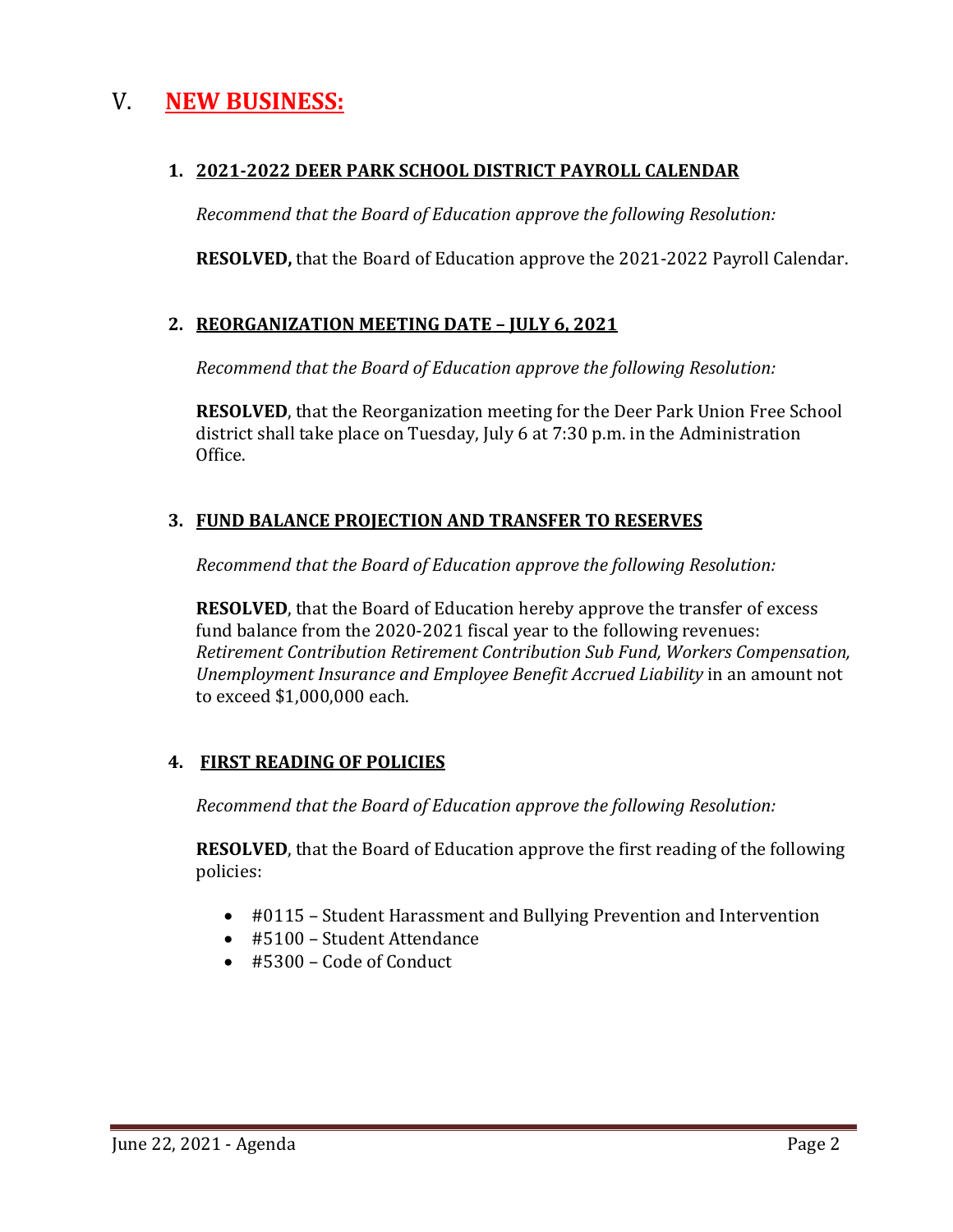### **5. JOINT MUNICIPAL COOPERATIVE BIDDING RESOLUTION – W.S BOCES**

*Recommend that the Board of Education approve the following Resolution:*

**WHEREAS**, various educational and municipal corporations located with the State of New York desire to bid jointly for Tutorial & Special Education Services for Students, Western Suffolk BOCES & Component School Districts – RFP #16-17- 03P-IE5-LH, Opened March 17, 2016, Original Term of Contracts: July 1, 2016 through June 30, 2017; First Extension of Contract: July 1, 2017 through June 30, 2018; Second Extension of Contract: July 1, 2018 through June 30, 2019; Third Extension of Contract: July 1, 2019 through June 30, 2020; Fourth Extension of Contract: July 1, 2020 through June 30, 2021; Fifth and Final Extension of Contract: July 1, 2021 through June 30, 2022

Whereas, the Deer Park Union Free School District, an educational/municipal corporation is desirous of selectively participating with other educational and /or municipal corporations in the State of New York in joint bidding in the areas mentioned above pursuant to General Municipal Law 119-o and Education Law Section 1950; and

Whereas, the District is a municipality within the meaning of General Municipal Law 119-n and is eligible to participate in the Board of Cooperative Education Services, Second Supervisory District of Suffolk County (hereinafter West Suffolk BOCES) Joint Municipal Cooperative Bidding initiative in the areas mentioned above; and

Whereas, with respect to all activities conducted by the Western Suffolk BOCES, the District wishes to delegate to Western Suffolk BOVES the responsibility for drafting of specifications, advertising for bids/proposals, accepting and opening bids/proposals, tabulating bids/proposals, awarding bids/proposals, extending awards of bids/proposals, and reporting the results to the District.

Resolved, that the District hereby appoints Western Suffolk BOCES to represent it and to act as the lead agent in all matters related to the services as described above; and

Be It Further Resolved, that the District hereby authorizes Western Suffolk BOCES to place all legal advertisements for any required cooperative bidding in Newsday, which is designated as the official newspaper for Western Suffolk BOCES; and

Be It Further Resolved, that this Agreement with the District shall be for a term of one (1) years as authorized by General Municipal Law 119-o.2.j.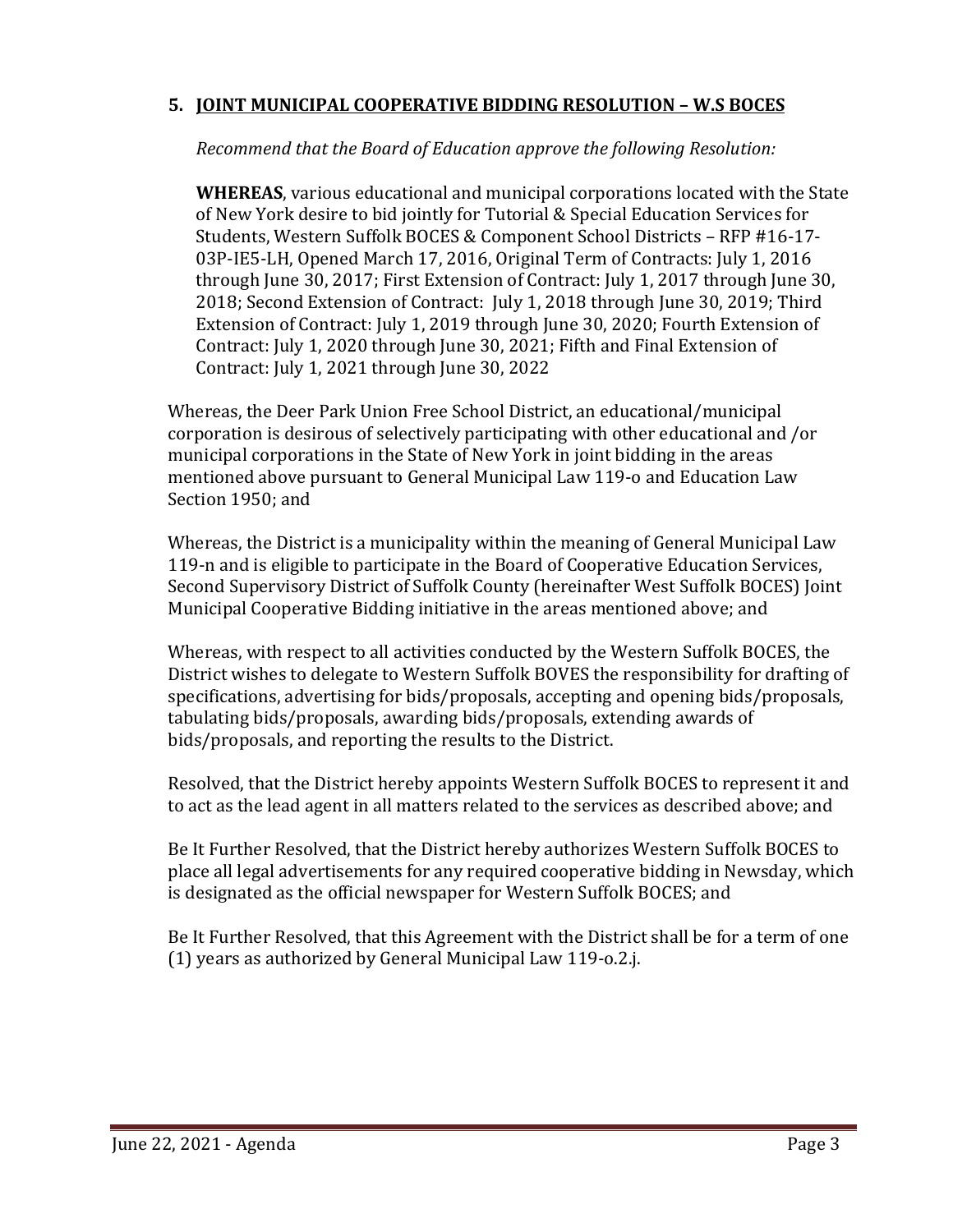### **6. APPOINTMENT OF SPECIAL COUNSEL**

*Recommend that the Board of Education approve the following Resolution:*

**IT IS HEREBY RESOLVED**, that the Board of Education appoints, McGivney, Kluger, Clark & Intoccia of 80 Broad Street, New York, New York, 10004 as special counsel to take any and all legal action necessary to defend any and all actions against the District that are presently pending or shall be filed on or before August 14, 2021 pursuant to the Child Victims Act.

Special Counsel shall be compensated at the rate of \$200.00 per hour for partners, \$180.00 per hour for associates, and \$95.00 per hour for paralegals plus disbursements and reasonable expenses for work in connection with this appointment.

### **7. STIPULATION OF SETTLEMENT AGREEMENT**

*Recommend that the Board of Education approve the following Resolution:*

**BE IT HEREBY RESOLVED THAT** the Board of Education of the Deer Park Union Free School District hereby approves the terms of the June 2021 Stipulation of Settlement between the Board of Education and the employee named in confidential attachment; and

**BE IT FURTHER RESOLVED THAT** the Superintendent of Schools be authorized to execute said Stipulation on behalf of the Board of Education.

### **8. DESTRUCTION OF PAPER BALLOTS FROM THE 2020 BUDGET VOTE**

*Recommend that the Board of Education approve the following Resolution:*

**BE IT RESOLVED**, that pursuant to Education Law §2034(6)(b), the Board of Education hereby authorizes the District Clerk to unseal and open the ballot boxes and to destroy all of the ballots cast, spoiled and unused, ballot envelopes and tally sheets from the June 2020 Annual District Budget Vote and Board of Education Election.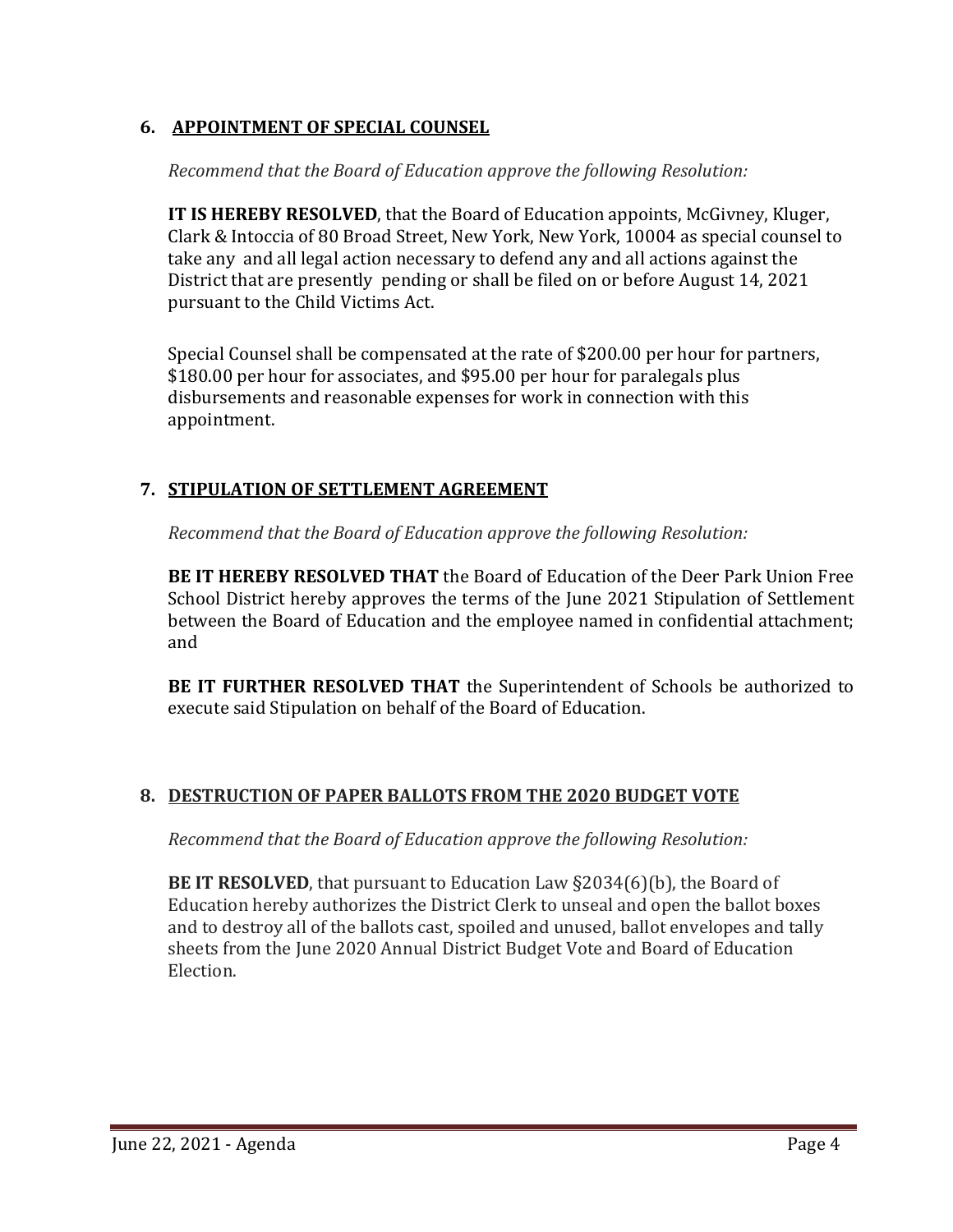# VI. **APPROVAL OF SCHEDULES**

*Recommend, that the Board of Education approve the following schedules collectively:*

# **NON-INSTRUCTIONAL**

### **SCHEDULE -- NN --APPOINTMENTS (Non-Instructional)**

**Timothy Brennan** Memorial<br>Position: Maintenance Mechanic III<br>\$60,757.31 Salary/Step: \$60,757.31 Step 8 Effective Date(s): 6/1/2021 Salary prorated at \$5,141

### **Kerry Burke**

Deer Park High School<br>Position: 6 hour 6 hour Non-Instructional Aide  $$20.12/hr$ Salary/Step: \$20.12/hr<br>Effective Date(s): 6/7/2021 Effective Date $(s)$ :

### **Andrew Dolinsky**

Deer Park High School<br>Position: Lifegua Lifeguard<br>\$14/hr Salary/Step: Effective Date(s): 6/14/2021

#### **Karen Jackson**

Deer Park High School<br>Position: School Position: School Attendance Aide<br>Salary/Step: \$22,050 Ste \$22,050 Step 1 Effective Date(s): 6/7/2021 Salary prorated at \$1,653.75 with an hourly rate of \$15.75

### **Tammie Negri**

Transportation<br>Position: Transportation Aide<br>\$20.12/hr Salary/Step: Effective Date $(s)$ : 6/7/2021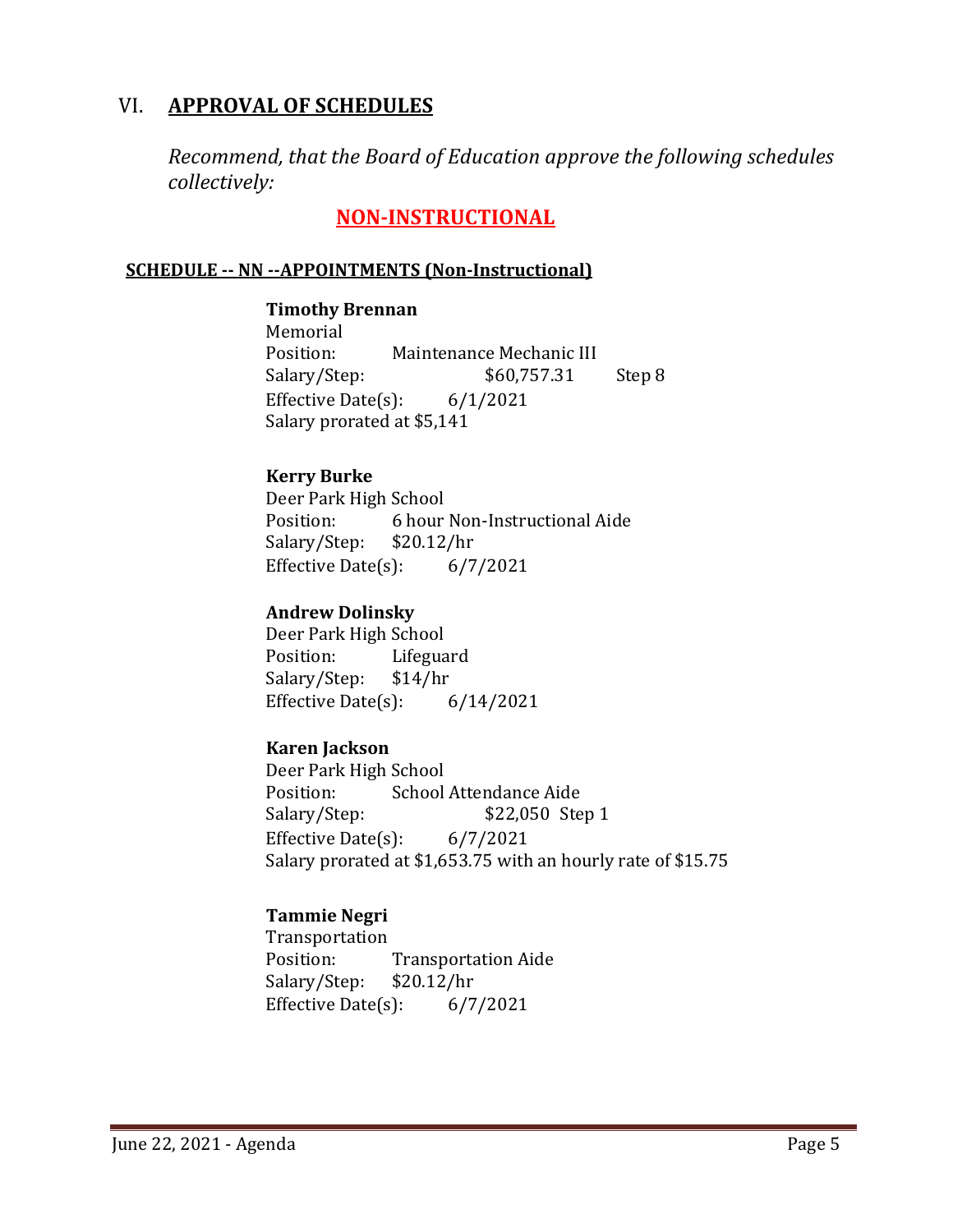#### **Raymond Scotto**

Memorial<br>Position: Lead Security Guard<br>\$70,104.81 Salary/Step: Effective Date(s):  $7/1/2021$ 

### **SCHEDULE -- NNPS --PER DIEM SUBSTITUTES (Non-Instructional)**

# **Ernest Smith**

May Moore School<br>Position: Sur Summer School Substitute Security Guard<br>Hourly Rate Salary/Step: Hourly Repress<br>Effective Date(s): Effective Date(s): 7/6/2021 - 8/17/2021 4 hrs/5 days per week (as needed)

#### **SCHEDULE -- OO --RESIGNATIONS / RETIREMENTS / REMOVALS / TERMINATIONS (Non-Instructional)**

#### **Trisha Bartley** John Quincy Adams School<br>Position: Cafeteria Ai Cafeteria Aide Salary/Step: Effective Date(s): 6/22/2021

Resignation. No outstanding obligation to the district.

### **Sean Brennan**

District Wide Substitute Aide Salary/Step: Effective Date $(s)$ : 6/1/2021 Resignation. No outstanding obligation to the district

### **Kerry Burke**

John F Kennedy Intermediate School<br>Position: Cafteria Aide Cafteria Aide Salary/Step: Effective Date(s): 6/7/2021 Resignation in order to accept a 6 hour aide position at the High School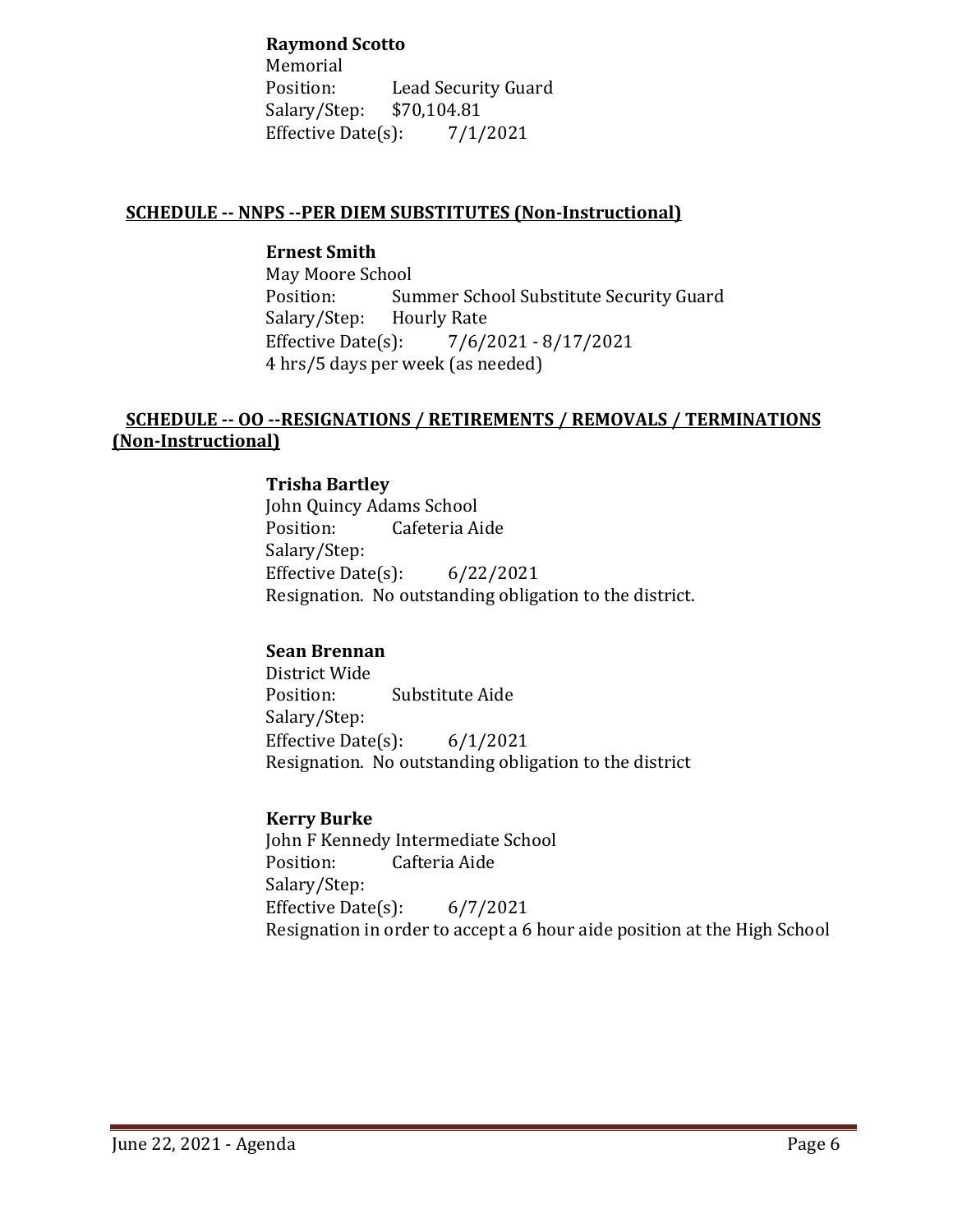### **Tammie Negri**

Deer Park High School<br>Position: 6 hour 6 hour Non-Instructional Aide Salary/Step: Effective Date $(s)$ : 6/7/2021 Resignation in order to accept a transportation aide position.

#### **Kenneth Reiman**

Transportation **Bus Driver** Salary/Step: Effective Date(s): 6/25/2021 Resignation. No outstanding obligation to the district

### **Timothy Scheuring**

Transportation<br>Position: **Bus Driver** Salary/Step: Effective Date(s): 6/25/2021 Resignation. No outstanding obligation to the district.

### **SCHEDULE -- QQ --LEAVES OF ABSENCE (Non-Instructional)**

### **Eleanor Brand**

Deer Park High School<br>Position: Office A Office Assistant Salary/Step:<br>Effective Date(s): Effective Date(s): 6/14/2021 - 6/28/2021 Paid Medical LOA (FMLA)

#### **Ana Castro de Castillo**

Transportation **Transportation Aide** Salary/Step:<br>Effective Date(s): Effective Date(s): 5/29/2021 - 6/25/2021 Extension of Unpaid Medical LOA (FMLA)

### **Debra Duffy**

Transportation<br>Position: **Bus Driver** Salary/Step: Effective Date(s): 6/23/2021 - 6/30/2021 6/23/21-6/25/21 Paid Medical LOA (FMLA) 6/26/21-7/30/21 Unpaid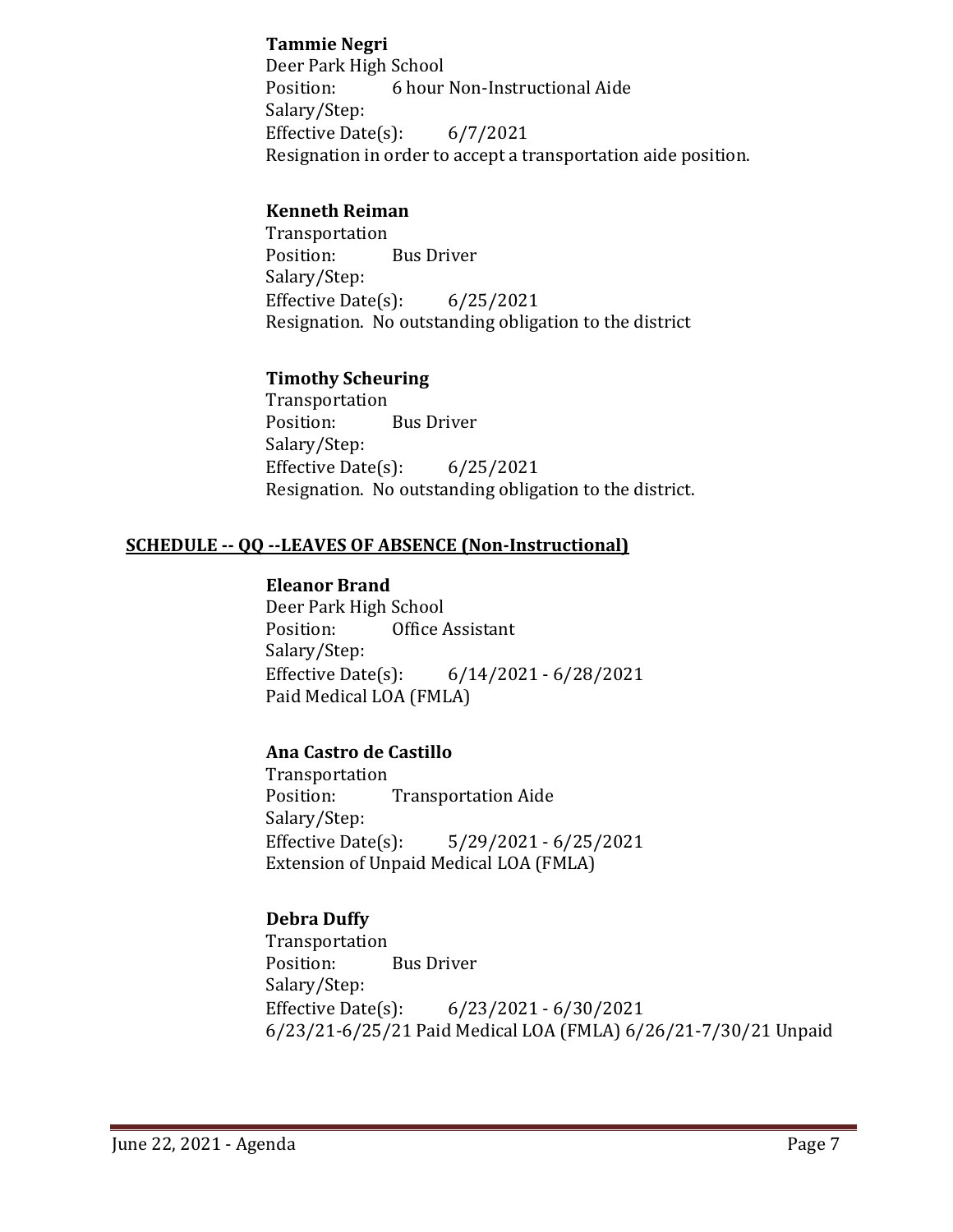### **Anne Gisbert**

Transportation<br>Position: **Transportation Aide** Salary/Step: Effective Date(s): 6/11/2021 - 7/22/2021 Extension of Unpaid Medical LOA (WC)

#### **Sonia Pons**

Deer Park High School<br>Position: Non-In Non-Instructional Aide Salary/Step:<br>Effective Date(s): Effective Date(s): 6/14/2021 - 6/25/2021 6/14/21-6/24/21 Paid Medical LOA (FMLA) 6/25/21 Unpaid Medical LOA (FMLA)

### **Mirna Santiago**

Transportation<br>Position: Bus Driver Salary/Step:<br>Effective Date(s): Effective Date(s): 6/14/2021 - 6/30/2021 Unpaid Medical LOA (WC)

#### **Ernest Smith**

May Moore School<br>Position: Sec **Security Guard** Salary/Step:<br>Effective Date(s):  $5/22/2021 - 6/8/2021$ Extension of Unpaid Medical LOA (WC)

#### **SCHEDULE -- TPA --TEMPORARY ASSIGNMENT (Non-Instructional)**

#### **Ryan Brennan**

May Moore School<br>Position: Spe Special Ed Summer School Teacher Aide<br>\$18.35/hr Salary/Step: \$1<br>Effective Date(s): Effective Date(s): 7/7/2021 - 8/17/2021 (new hire) 4 hrs/5 days per week

### **Annmarie Depre**

May Moore School<br>Position: Spe Special Ed Summer School Teacher Aide<br>Hourly Rate Salary/Step: Effective Date(s): 7/7/2021 - 8/17/2021 4 hrs/5 days per week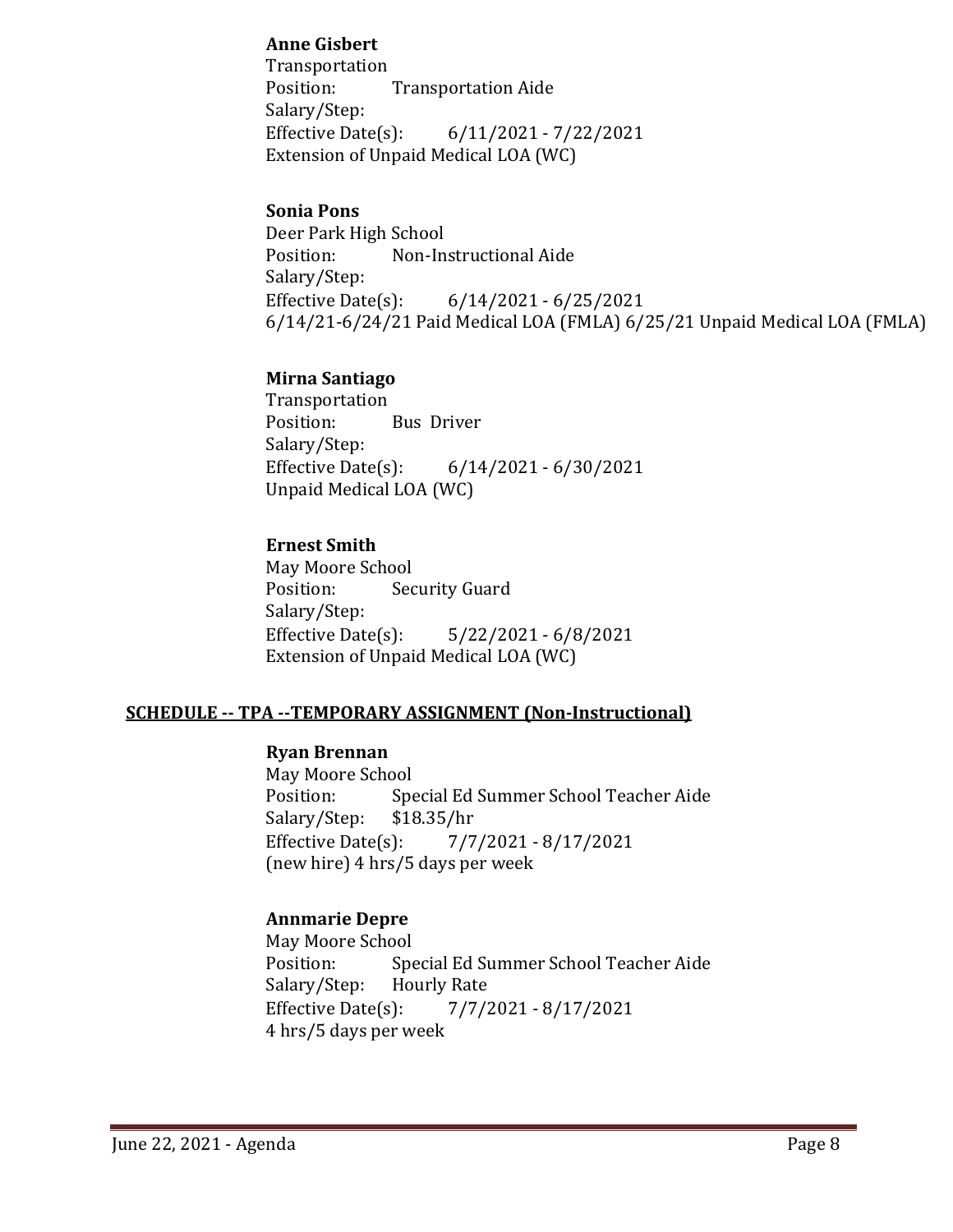### **Boticelli Elysee**

May Moore School<br>Position: Spe Special Ed Summer School Teacher Aide<br>\$18.35/hr Salary/Step: \$1<br>Effective Date(s): Effective Date(s): 7/7/2021 - 8/17/2021 (new hire) 4 hrs/5 days per week

### **Pasqua Girani**

May Moore School<br>Position: Sur Summer School Nurse<br>Hourly Rate Salary/Step: Hourly Rep<br>Effective Date(s): Effective Date(s): 7/6/2021 - 8/17/2021 4 hrs/5 days per week

### **Lisa Hofacker**

May Moore School<br>Position: Spe Special Ed Summer School Teacher Aide<br>Hourly Rate Salary/Step: Hourly Repress<br>Effective Date(s): Effective Date(s): 7/7/2021 - 8/17/2021 4 hrs/5 days per week

### **Monique Hornik**

May Moore School<br>Position: Sur Summer School Nurse<br>Hourly Rate Salary/Step: Hourly Repress<br>Effective Date(s):  $7/6/2021 - 8/17/2021$ 4 hrs/5 days per week

#### **Leyda Juergenson**

May Moore School<br>Position: Spe Special Ed Summer School Teacher Aide<br>Hourly Rate Salary/Step: Hourly Repress<br>Effective Date(s): Effective Date(s): 7/7/2021 - 8/17/2021 4 hrs/5 days per week

### **Waffa Khazar**

May Moore School<br>Position: Spe Special Ed Summer School Teacher Aide<br>Hourly Rate Salary/Step: Hourly Rate<br>Effective Date(s): Effective Date(s): 7/7/2021 - 8/17/2021 4 hrs/5 days per week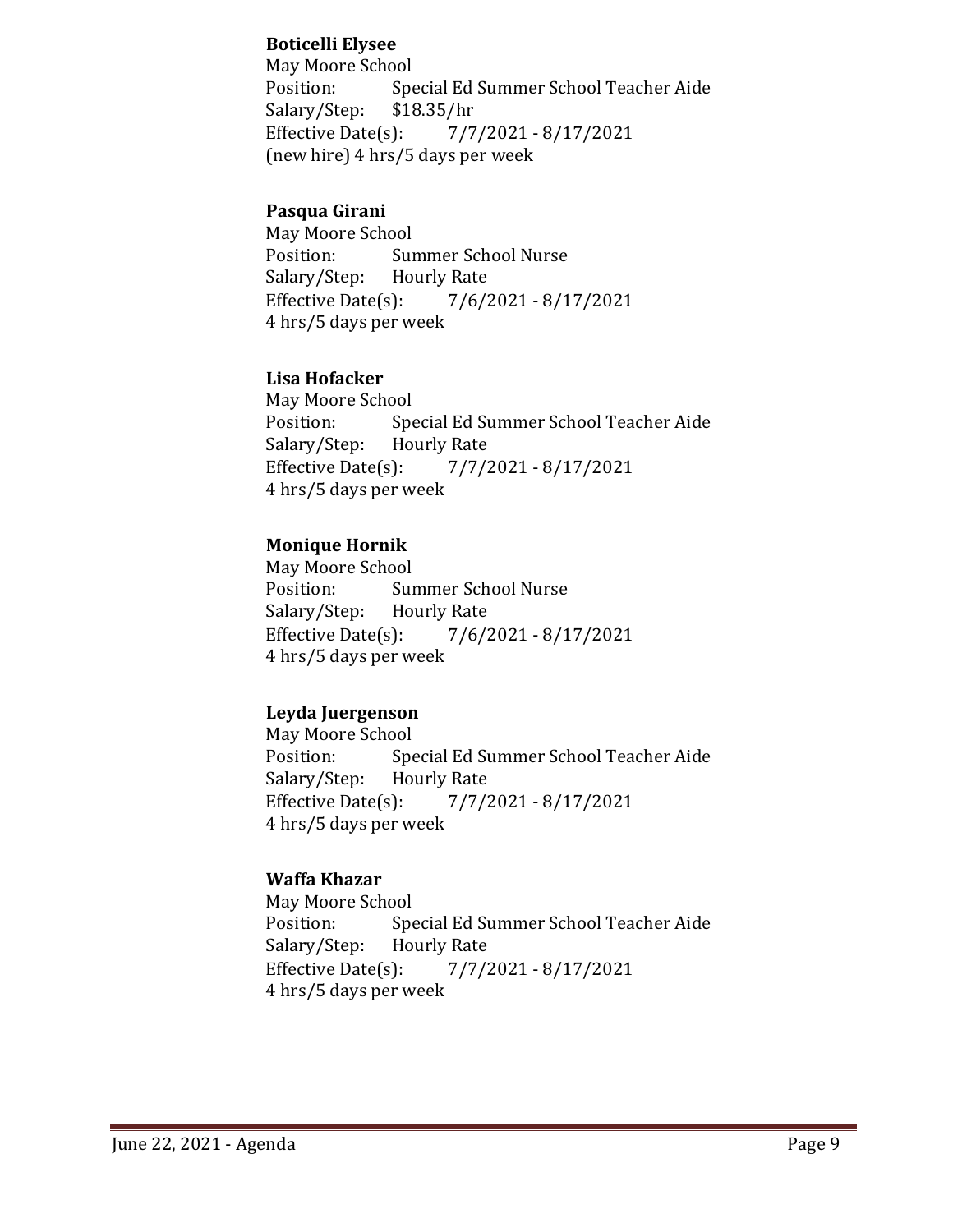### **David Lewis**

May Moore School<br>Position: Spe Special Ed Summer School Security Guard<br>Hourly Rate Salary/Step: Hourly Refective Date(s): Effective Date(s): 7/6/2021 - 8/17/2021 4 hrs/5 days per week

### **Christina O'Loughlin**

May Moore School<br>Position: Sur Summer School Nurse<br>Hourly Rate Salary/Step: Hourly Rep<br>Effective Date(s): Effective Date(s): 7/6/2021 - 8/17/2021 4 hrs/5 days per week

### **Tracie Reina**

May Moore School<br>Position: Spe Special Ed Summer School Teacher Aide<br>Hourly Rate Salary/Step: Hourly Rep<br>Effective Date(s): Effective Date(s): 7/7/2021 - 8/17/2021 4 hrs/5 days per week

### **Diane Schuster**

May Moore School<br>Position: Spe Special Ed Summer School Teacher Aide<br>Hourly Rate Salary/Step: Hourly Repress<br>Effective Date(s): Effective Date(s): 7/7/2021 - 8/17/2021 4 hrs/5 days per week

### **Joseph Seda**

May Moore School<br>Position: Dis District Elementary Summer Program Security Guard<br>Hourly Rate Salary/Step: Hourly Repress<br>Effective Date(s): Effective Date(s): 7/6/2021 - 8/17/2021 4 hrs/5 days per week

#### **Shalay Ward-Rutherford**

May Moore School<br>Position: Spe Special Ed Summer School Teacher Aide<br>Hourly Rate Salary/Step: Hourly Rate<br>Effective Date(s): Effective Date(s): 7/7/2021 - 8/17/2021 4 hrs/5 days per week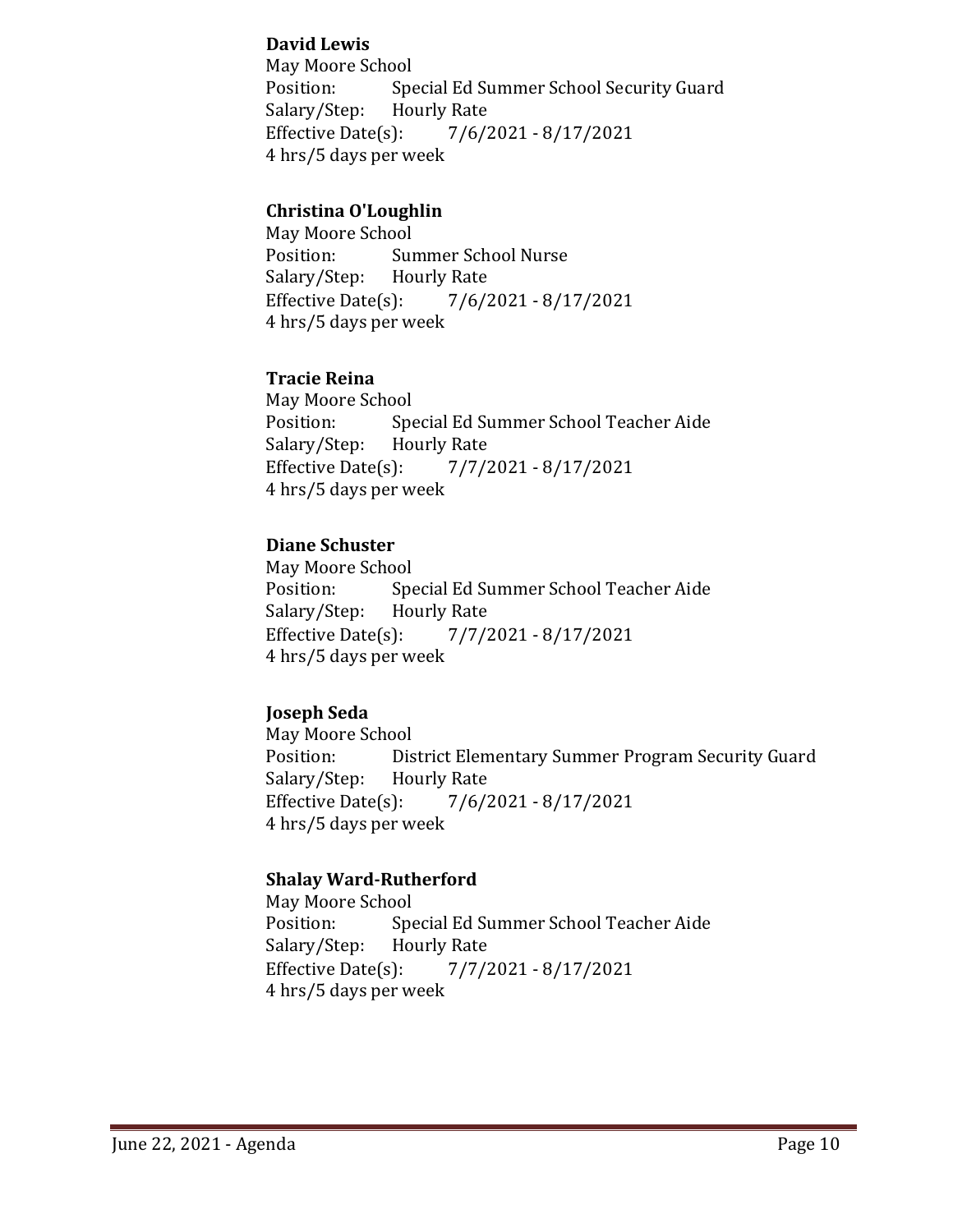### **Deonna Zakaria**

May Moore School<br>Position: Spe Special Ed Summer School Teacher Aide<br>Hourly Rate Salary/Step: Effective Date(s): 7/7/2021 - 8/17/2021 4 hrs/5 days per week

# **INSTRUCTIONAL**

#### **SCHEDULE -- L --PART-TIME APPOINTMENTS (Instructional)**

#### **Daniel Friend**

Robert Frost Middle School<br>Position: .867 Physica Position: .867 Physical Education Teacher \$63,390 MA/Step 1 Effective Date(s): 9/1/2021 - 6/30/2022 .8 RF Code: 2110.130.08 Salary prorated at \$50,712 .067 JQA Code: 2110.120.03 Salary prorated at \$4,247

### **Christina Niebling**

District Wide Position: .8 Speech Teacher<br>Salary/Step: \$105,751 MA75/Step 19 Effective Date(s): 9/1/2021 - 6/30/2022 Salary prorated at \$84,600.80

#### **Jessica Sharpe**

Robert Frost Middle School Position: .8 ELA Teacher<br>Salary/Step: \$63 \$63,390 MA/Step 1 Effective Date(s): 9/1/2021 - 6/30/2022 .6 RF (prorated at \$38,034) Code: 2110.130.08 .2 HS (prorated at \$12,678) Code: 2110.130.01

#### **Ashley Woolsey**

John Quincy Adams School<br>Position: .233 Art Te Position: .233 Art Teacher<br>Salary/Step: \$63,3 \$63,390 MA/Step 1 Effective Date(s): 9/1/2021 - 6/30/2022 Salary prorated at \$14,769.87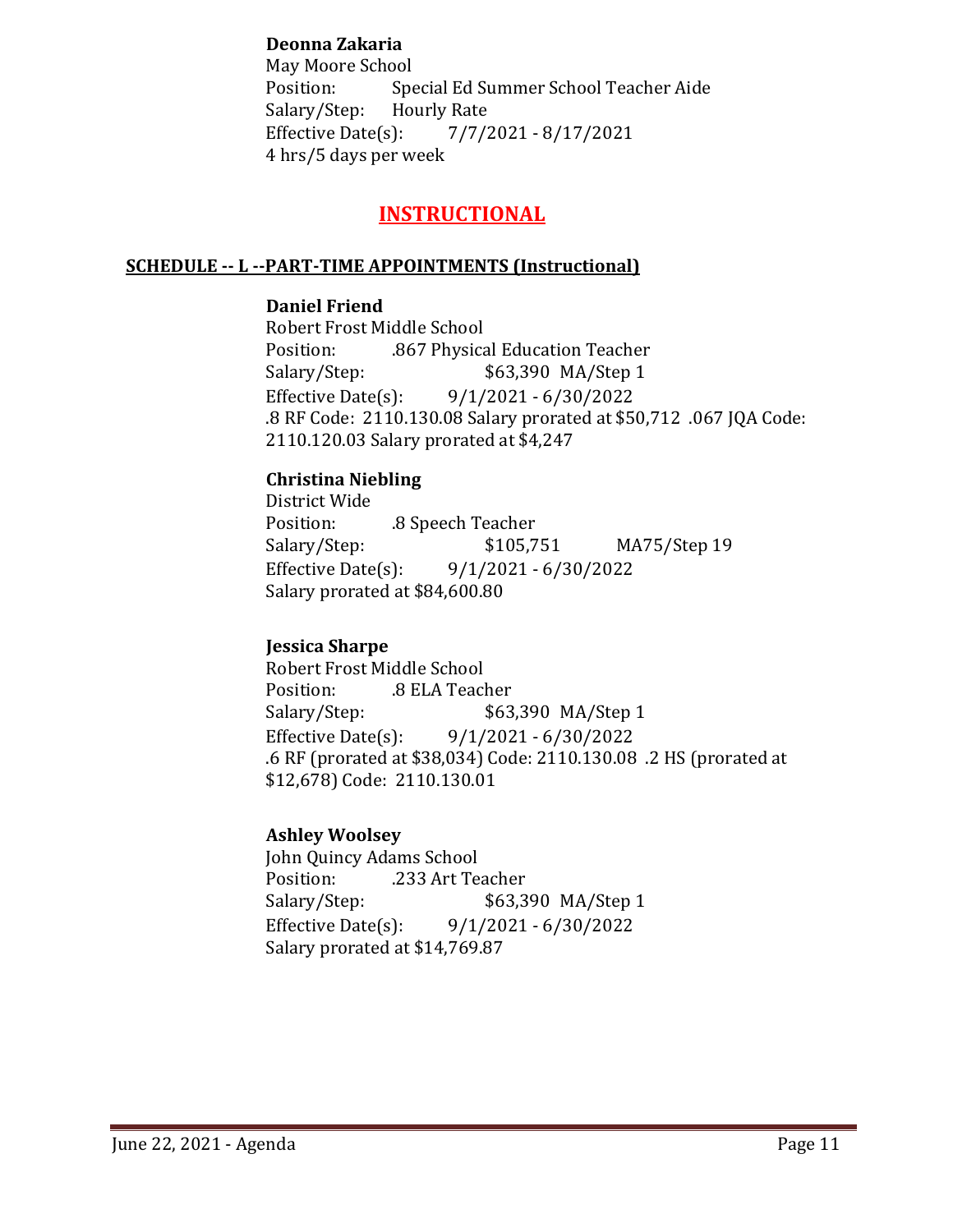#### **SCHEDULE -- LR --LONG TERM SUBSTITUTE / LEAVE REPLACEMENT (LR) APPOINTMENTS (Instructional)**

#### **Joseph Alo**

Deer Park High School Position: Leave Replacement Social Studies Teacher<br>Salary/Step: \$60,631 BA/Step 3 \$60,631 BA/Step 3 Effective Date(s): 9/1/2021 - 6/30/2022 (P. McCaffrey)

### **Iris Assemi**

Deer Park High School<br>Position: Leave I Position: Leave Replacement ELA Teacher<br>Salary/Step: \$57,560 BA/Step 1 \$57,560 BA/Step 1 Effective Date(s): 6/1/2021 - 6/30/2021 (B. McCourt) Salary prorated at \$5,468.20

#### **SCHEDULE -- N --PROBATIONARY TEACHER (Instructional)\***

#### **Botticelli Elysee**

John F Kennedy Intermediate School<br>Position: Probationary ENL Te Position: Probationary ENL Teacher<br>Salary/Step: \$63,390 MA/S \$63,390 MA/Step 1 Effective Date(s): 9/1/2021 - 8/31/2025 .5 JFK \$31,695 (Code: 2821.150.02) .5 MM \$31,695 (Code: 2821.150.05)

#### **Darin Harrison**

Robert Frost Middle School Position: Probationary Special Education Teacher<br>Salary/Step: \$64,817 MA/Step 2 \$64,817 MA/Step 2 Effective Date(s): 9/1/2021 - 4/7/2024

### **Hunter Hayes**

Deer Park High School<br>Position: Probati Position: Probationary Special Education Teacher<br>Salary/Step: \$63,390 MA/Step 1 \$63,390 MA/Step 1 Effective Date(s): 9/1/2021 - 8/31/2025

### **Brianna Horn**

John F Kennedy Intermediate School<br>Position: Probationary School Position: Probationary School Psychologist<br>Salary/Step: \$67,766 MA30/Step 2 \$67,766 MA30/Step 2 Effective Date(s): 9/1/2021 - 8/31/2025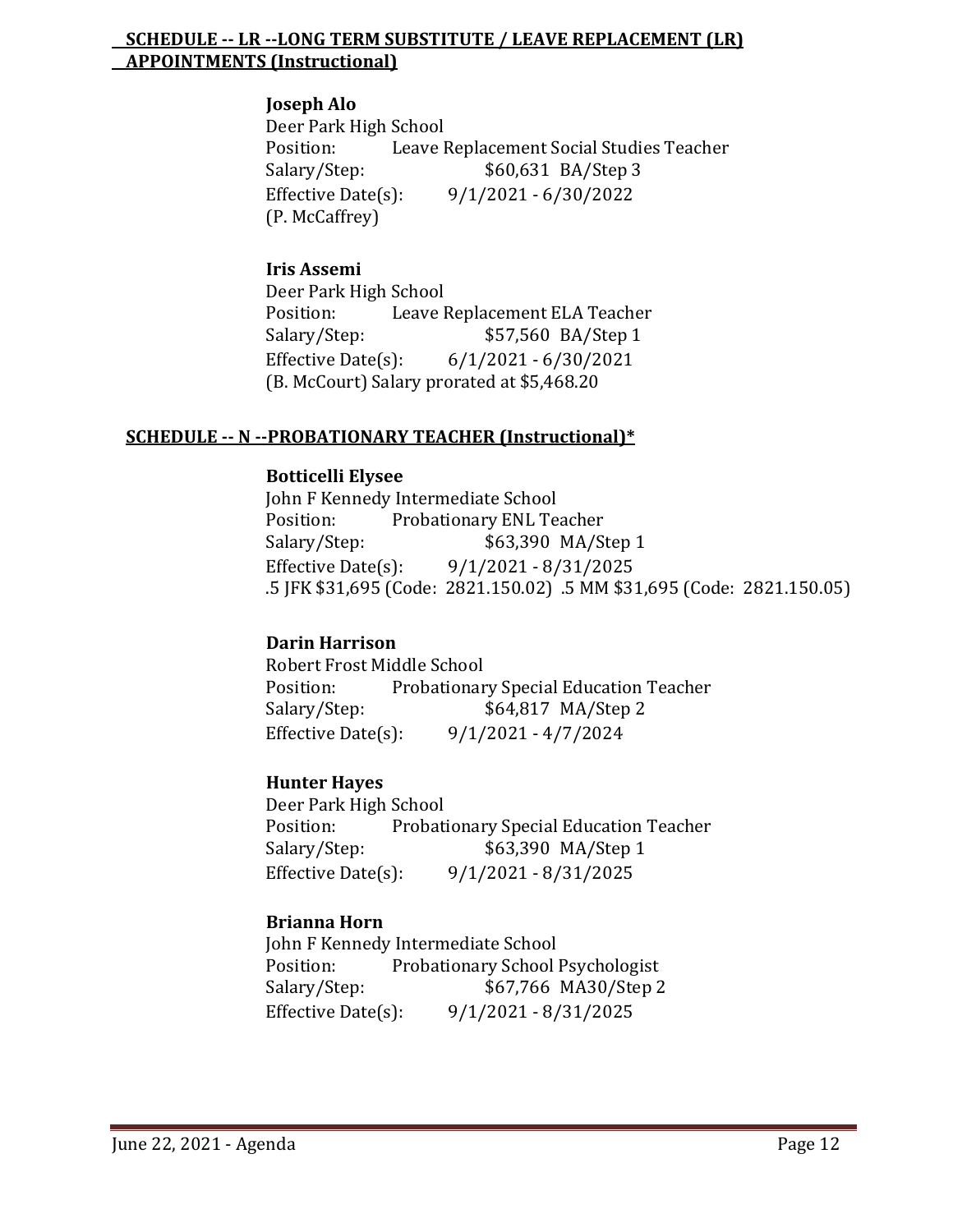### **Brittany Hushion**

May Moore School<br>Position: Spe Position: Special Education Teacher<br>Salary/Step: \$63,390 MA/S \$63,390 MA/Step 1 Effective Date(s): 9/1/2021 - 8/31/2025

### **Danielle Kraatz**

| District Wide          |                                  |
|------------------------|----------------------------------|
| Position:              | Probationary School Psychologist |
| Salary/Step:           | \$69,291 MA30/Step 3             |
| Effective Date $(s)$ : | $9/1/2021 - 8/31/2025$           |

### **Nicole Leggio**

May Moore School<br>Position: Pro Position: Probationary Elementary Teacher<br>Salary/Step: \$57,992 BA/Step 1 \$57,992 BA/Step 1 Effective Date(s): 9/1/2021 - 3/7/2025

#### **Anne Lotito-Schuh**

Robert Frost Middle School<br>Position: Probationar Position: Probationary Library Media Specialist<br>Salary/Step: \$67,766 MA/Step 4 Salary/Step: \$67,766 MA/Step 4<br>Effective Date(s): 9/1/2021 - 8/31/2024 Effective Date(s): 9/1/2021 - 8/31/2024

### **Samantha Racano**

May Moore School<br>Position: Pro Position: Probationary Art Teacher<br>Salary/Step: \$63,390 MA/ \$63,390 MA/Step 1 Effective Date(s): 9/1/2021 - 8/31/2025 .7 MM Salary prorated at \$44,373 (2110.120.05) .3 JFK Salary prorated at \$19,017 (2110.121.02)

#### **Diana Rispoli**

Deer Park High School<br>Position: Probati Position: Probationary Science Teacher<br>Salary/Step: \$63,390 MA/Step \$63,390 MA/Step 1 Effective Date(s): 9/1/2021 - 8/31/2025

### **Nicole Thone**

District Wide Position: Probationary Special Education Teacher/Behavior Consultant<br>Salary/Step: \$72,443 MA/Step 7 \$72,443 MA/Step 7 Effective Date(s): 9/1/2021 - 8/31/2025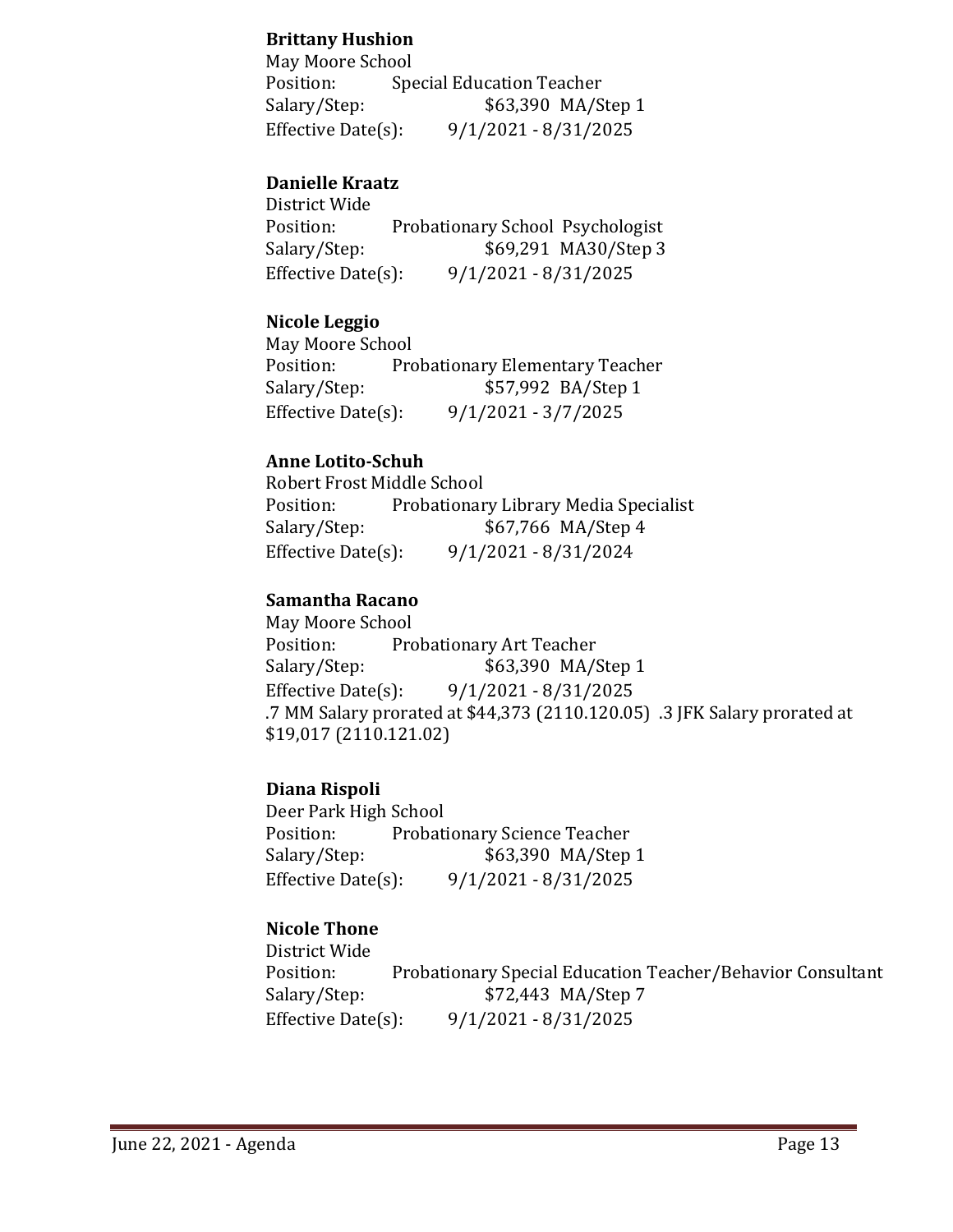\*Except to the extent required by the applicable provisions of Education Law 2509, 2573, 3212 and 3014, in order to be granted tenure the classroom teacher or building administrator shall have received composite or overall annual professional performance review ratings pursuant to Education Law 3012-c and/or 3012-d of either effective or highly effective in at least three (3) of the four (4) preceding years and if the classroom teacher or administrator receives an ineffective composite or overall rating in the final year of the probationary period he or she shall not be eligible for tenure at that time.

#### **SCHEDULE -- NS --PERMANENT SUBSTITUTES (Instructional)**

#### **Daniel Friend**

Robert Frost Middle School<br>Position: 1 Permaner .1 Permanent Substitute Teacher<br>\$125/day Salary/Step: \$1<br>Effective Date(s): Effective Date(s): 9/1/2021 - 6/30/2022 Salary prorated at \$12.50 per day

### **Kristina Occhino**

John F Kennedy Intermediate School Permanent Substitute Teacher<br>\$125/day Salary/Step: \$1<br>Effective Date(s):  $6/2/2021 - 6/30/2021$ 

#### **Kaitlyn O'Keefe**

Deer Park High School Permanent Substitute Teacher<br>\$125/day Salary/Step: Effective Date(s): 5/27/2021 - 6/30/2021

#### **Jessica Sharpe**

Robert Frost Middle School .2 Permanent Substitute Teacher<br>\$125/day Salary/Step: \$1<br>Effective Date(s): Effective Date(s): 9/1/2021 - 6/30/2022 Salary prorated at \$25/day

#### **Ashley Woolsey**

John Quincy Adams School Position: . .767 Permanent Substitute Teacher<br>Salary/Step: \$125/day Salary/Step: Effective Date(s): 9/1/2021 - 6/30/2022 Salary prorated at \$95.80/day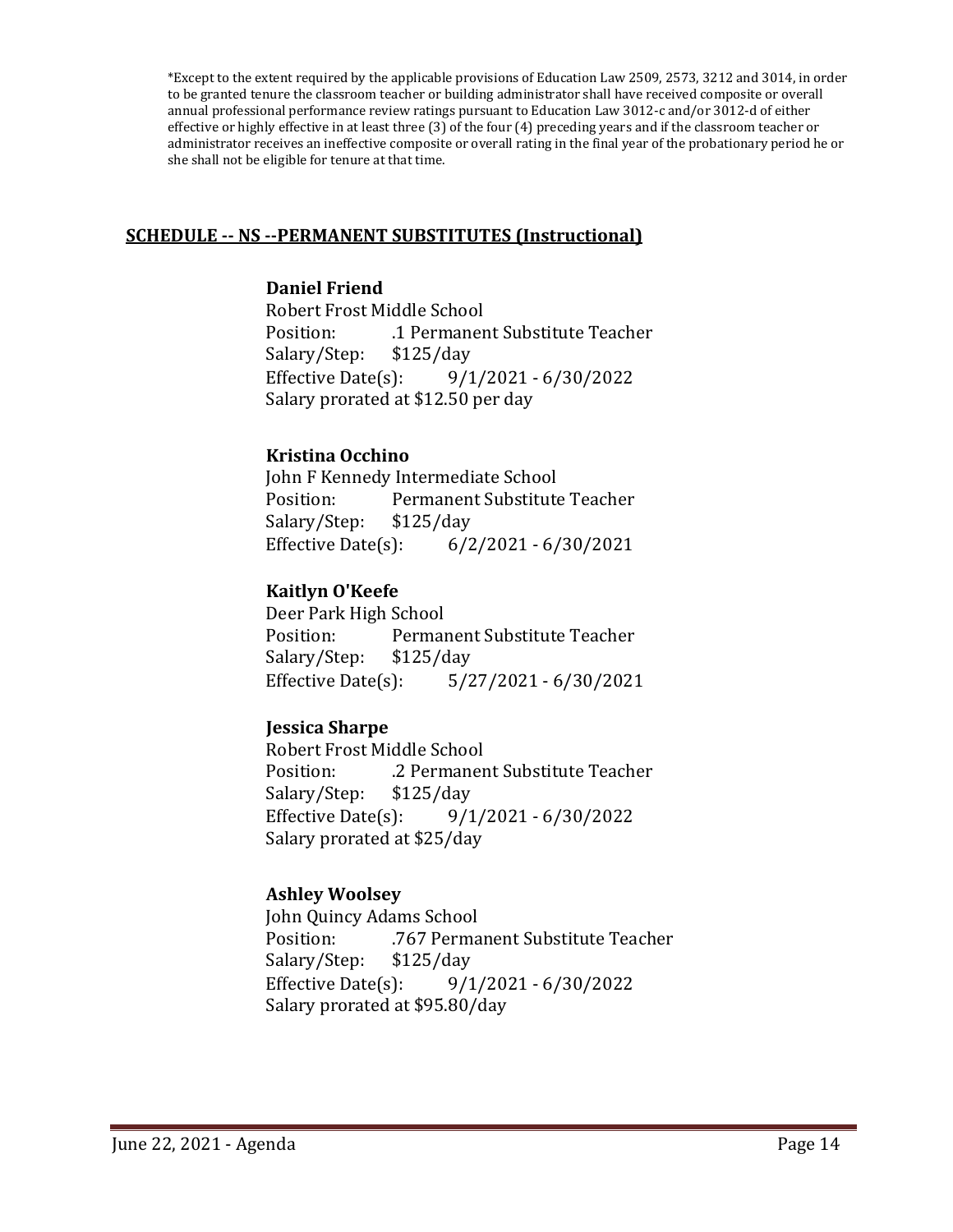#### **SCHEDULE -- NSS --SUMMER SCHOOL APPOINTMENTS (Instructional)**

#### **Vincent Amodio**

May Moore School<br>Position: Spe Special Ed Summer School Teacher<br>\$62.98/hr Salary/Step: \$6<br>Effective Date(s): Effective Date(s): 7/7/2021 - 8/17/2021 4 hrs/5 days a week

#### **Stephen Bertelle**

May Moore School<br>Position: Spe Special Ed Summer School Teaching Assistant<br>Hourly Rate Salary/Step: Hourly Rep<br>Effective Date(s): Effective Date(s): 7/7/2021 - 8/17/2021 4 hrs/5 days a week

### **Robin Billings**

May Moore School<br>Position: Spe Special Ed Summer School Teaching Assistant<br>Hourly Rate Salary/Step: Hourly Rate<br>Effective Date(s): Effective Date(s): 7/7/2021 - 8/17/2021 4 hrs/5 days a week

### **Heather Buksa**

May Moore School<br>Position: Spe Special Ed Summer School Teacher<br>\$62.98/hr Salary/Step: \$6<br>Effective Date(s): Effective Date(s): 7/7/2021 - 8/17/2021 4 hrs/5 days a week

### **Kerry Burke**

May Moore School<br>Position: Spe Special Ed Summer School Teaching Assistant<br>Hourly Rate Salary/Step: Hourly Rep<br>Effective Date(s): Effective Date(s): 7/7/2021 - 8/17/2021 4 hrs/5 days a week

#### **Heather Butler**

May Moore School<br>Position: Sun Summer School ENL Teacher<br>\$4.156.83 Salary/Step: \$4<br>Effective Date(s):  $7/12/2021 - 8/6/2021$ 3 hrs per day/4 days a week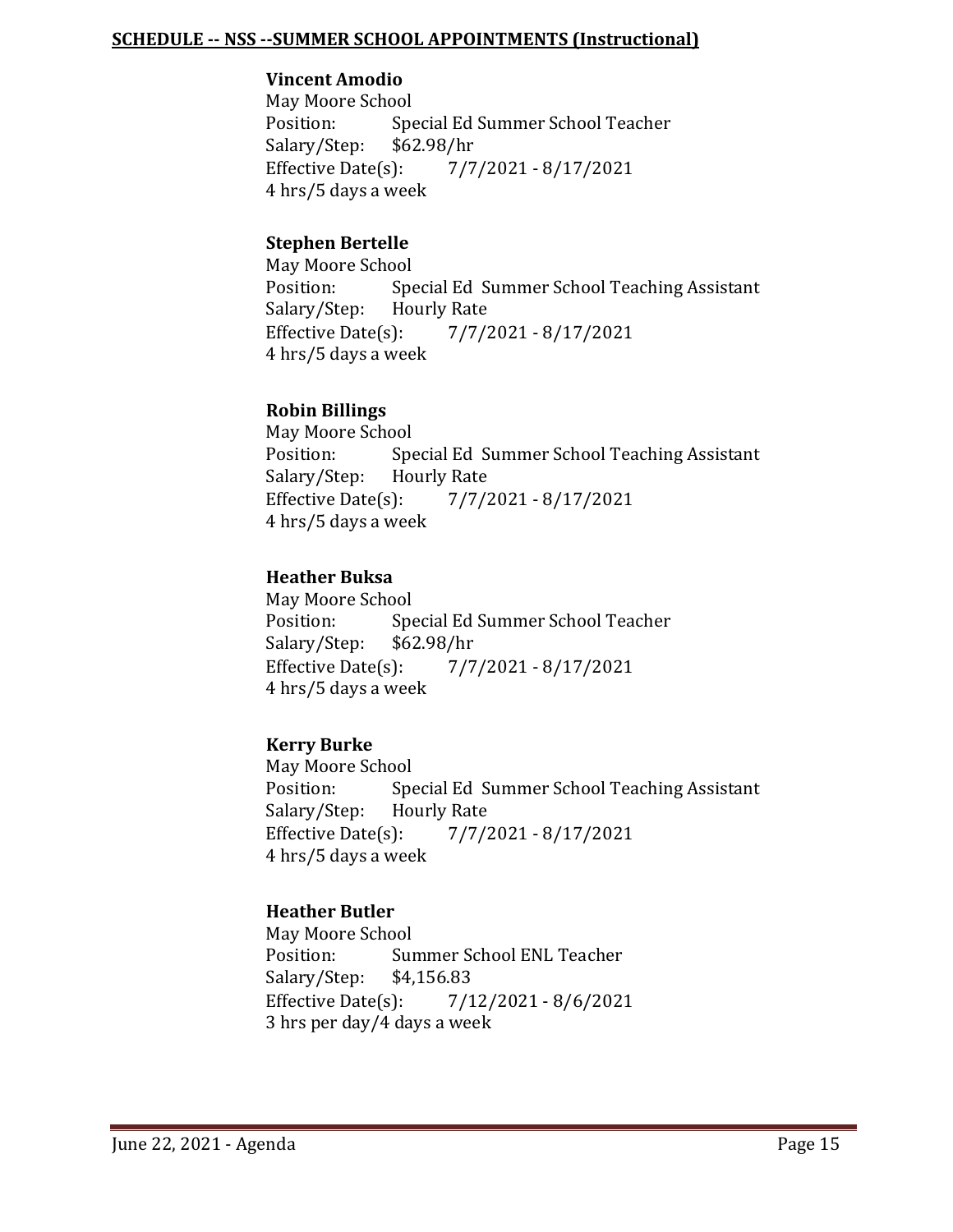### **Danielle Calandra**

May Moore School<br>Position: Spe Special Ed Summer School Teacher<br>\$62.98/hr Salary/Step: \$6<br>Effective Date(s): Effective Date(s): 7/7/2021 - 8/17/2021 4 hrs/5 days a week

### **Janet Ciurleo**

May Moore School<br>Position: Spe Special Ed Summer School Teaching Assistant<br>Hourly Rate Salary/Step: Hourly Rep<br>Effective Date(s): Effective Date(s): 7/7/2021 - 8/17/2021 4 hrs/5 days a week

### **Lorrie Cook**

May Moore School<br>Position: Spe Special Ed Summer School Teaching Assistant<br>Hourly Rate Salary/Step: Hourly Repress<br>Effective Date(s): Effective Date(s): 7/7/2021 - 8/17/2021 4 hrs/5 days a week

### **Rebecca Corbin**

May Moore School<br>Position: Sui Summer School ENL Teacher<br>\$4,156.83 Salary/Step: \$4<br>Effective Date(s):  $7/12/2021 - 8/6/2021$ 3 hrs per day/4 days a week

### **Barbara Cornelia**

May Moore School<br>Position: Spe Special Ed Summer School Teaching Assistant<br>Hourly Rate Salary/Step: Effective Date(s): 7/7/2021 - 8/17/2021 4 hrs/5 days a week

### **Randi Cortina**

May Moore School<br>Position: Sui Summer School ENL Teaching Assistant<br>Hourly Rate Salary/Step: Hourly Rep<br>Effective Date(s):  $7/12/2021 - 8/6/2021$ 3 hrs per day/4 days a week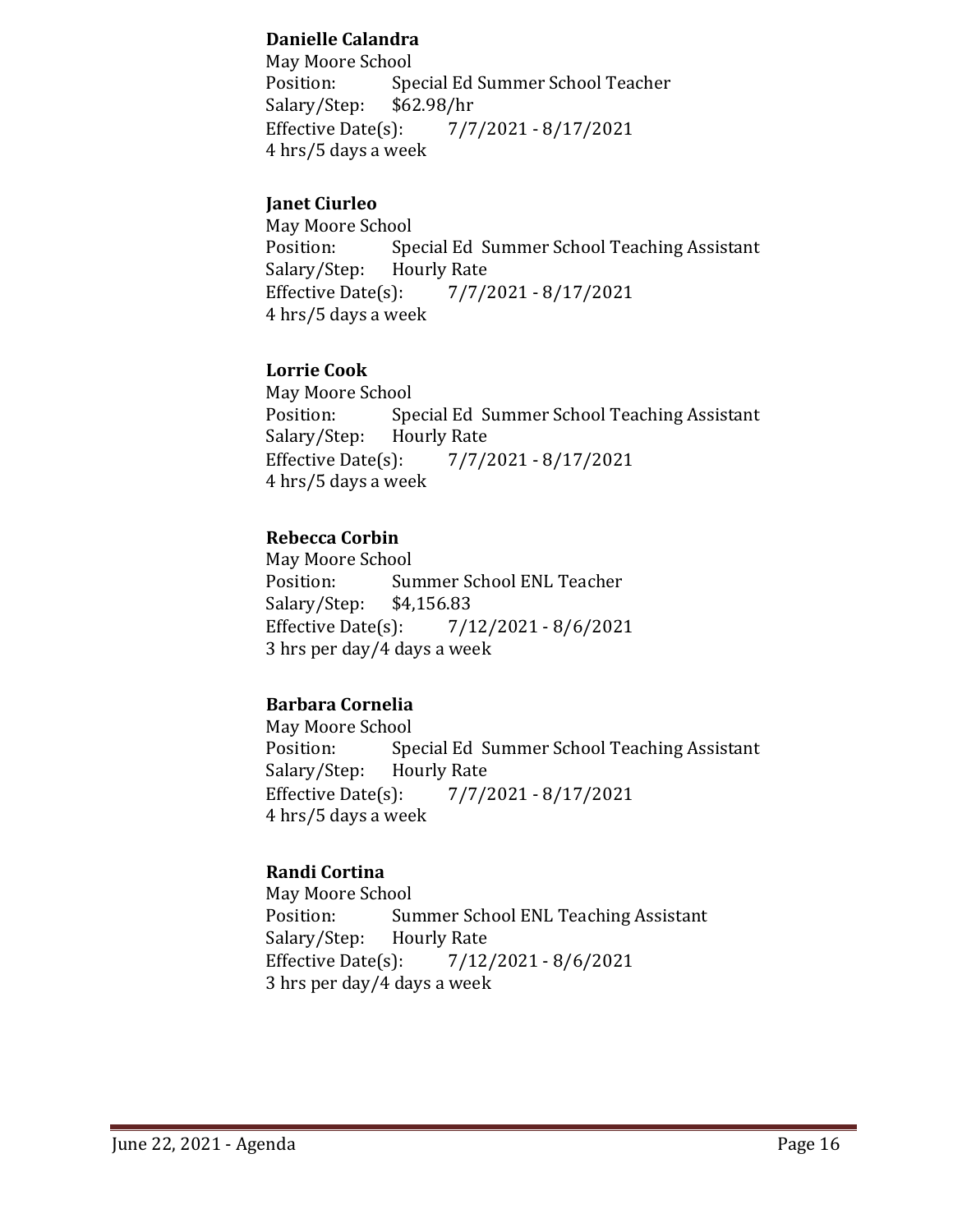#### **Vivian D'Agostaro**

May Moore School<br>Position: Spe Special Ed Summer School Teaching Assistant<br>Hourly Rate Salary/Step: Hourly Refective Date(s): Effective Date(s): 7/7/2021 - 8/17/2021 4 hrs/5 days a week

### **Jennifer D'Auria**

May Moore School<br>Position: Spe Special Ed Summer School Speech Teacher<br>\$62.98/hr Salary/Step: \$6<br>Effective Date(s): Effective Date(s): 7/7/2021 - 8/17/2021 4 hrs/5days per week

#### **Nancy DeMartino**

May Moore School<br>Position: Spe Special Ed Summer School Teaching Assistant<br>Hourly Rate Salary/Step: Hourly Repress<br>Effective Date(s): Effective Date(s): 7/7/2021 - 8/17/2021 4 hrs/5 days a week

### **Kirstyn Dunn**

May Moore School<br>Position: Spe Special Ed Summer School Teaching Assistant<br>Hourly Rate Salary/Step: Hourly Rate<br>Effective Date(s): Effective Date(s): 7/7/2021 - 8/17/2021 4 hrs/5 days a week

### **Gail Dunne**

May Moore School<br>Position: Spe Special Ed Summer School Teaching Assistant<br>Hourly Rate Salary/Step: Effective Date(s): 7/7/2021 - 8/17/2021 4 hrs/5 days a week

### **Kimberly Essig**

May Moore School<br>Position: Sur Summer School ENL Teacher<br>\$4,156.83 Salary/Step: \$4<br>Effective Date(s): Effective Date(s): 7/12/2021 - 8/6/2021 3 hrs per day/4 days a week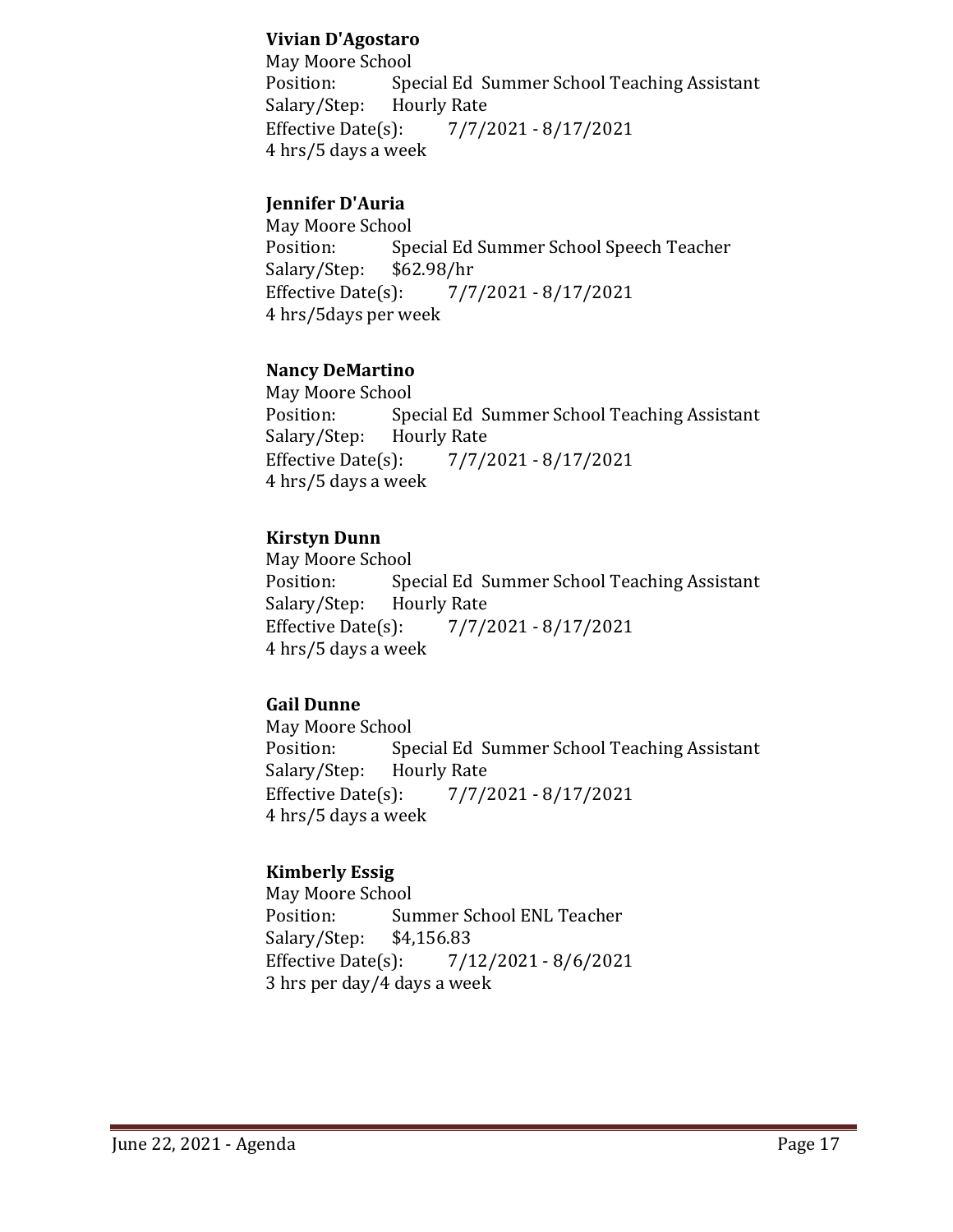#### **Mikaela Fernandes-Dix**

May Moore School<br>Position: Spe Special Ed Summer School Permanent Substitute Teacher<br>\$25/hr Salary/Step: \$2<br>Effective Date(s): Effective Date(s): 7/7/2021 - 8/17/2021 4 hrs/5 days per week

### **Anna Freidank**

May Moore School<br>Position: Spe Special Ed Summer School Teacher<br>\$62.98/hr Salary/Step: \$6<br>Effective Date(s): Effective Date(s): 7/7/2021 - 8/17/2021 4 hrs/5 days a week

### **Christy Freire**

May Moore School<br>Position: Sur Summer School ENL Teacher<br>\$4,156.83 Salary/Step: \$4<br>Effective Date(s):  $7/12/2021 - 8/6/2021$ 3 hrs per day/4 days a week

### **Ruth Fuller**

May Moore School<br>Position: Sur Summer School Special Education Teacher<br>\$62.98/hr Salary/Step: \$6<br>Effective Date(s): Effective Date(s): 7/7/2021 - 8/17/2021 4 hrs per day/5 days per week

### **Gabrielle Gilmartin**

May Moore School<br>Position: Spe Special Ed Summer School Teacher<br>\$62.98/hr Salary/Step: \$6<br>Effective Date(s): Effective Date(s): 7/7/2021 - 8/17/2021 4 hrs/5 days a week

### **Shayna Gnann**

May Moore School<br>Position: Sur Summer School ENL Permanent Substitute Teacher<br>\$25/hr Salary/Step: \$2<br>Effective Date(s): Effective Date(s): 7/12/2021 - 8/6/2021 3 hrs per day/4 days a week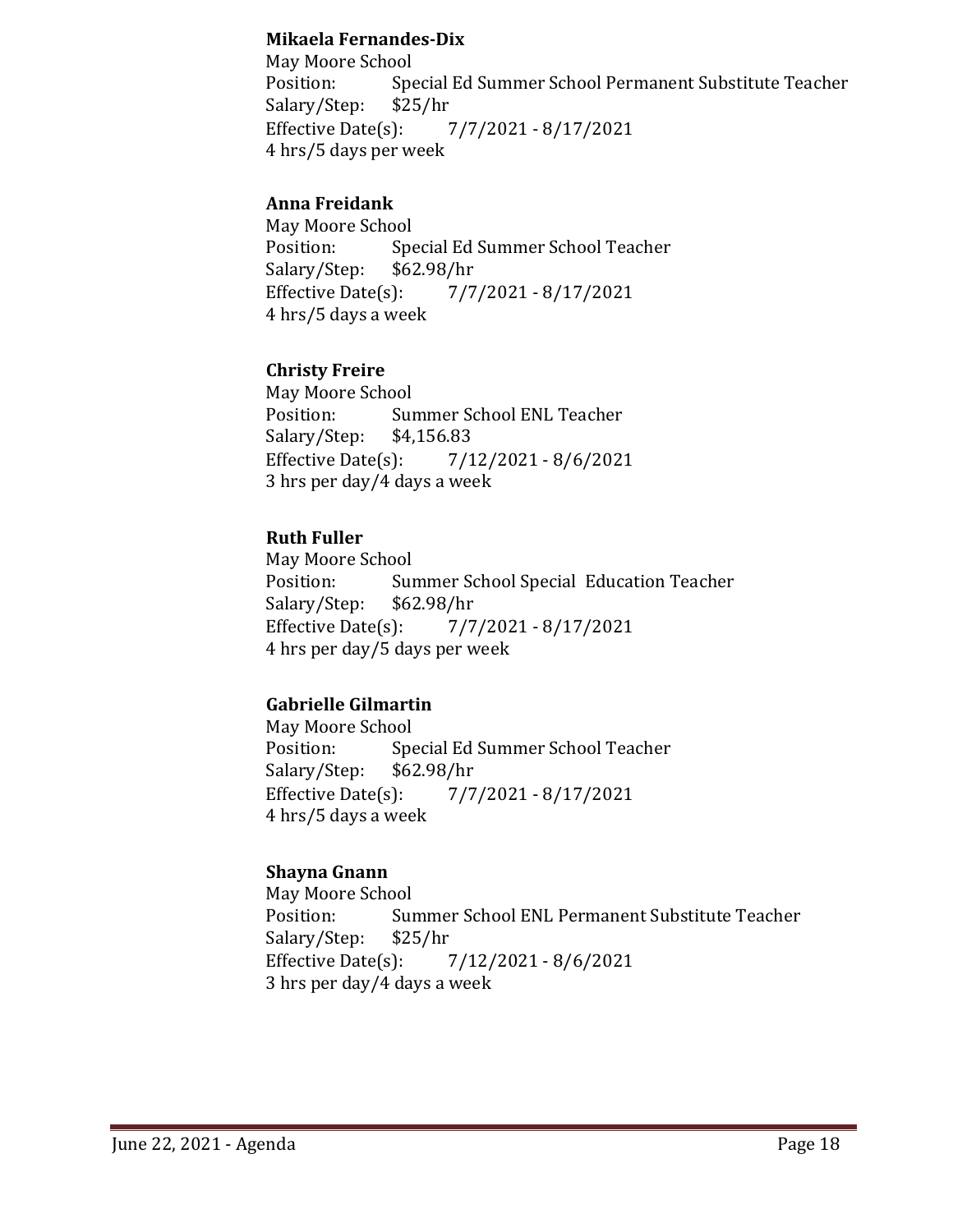### **Dana Hagan**

May Moore School<br>Position: Spe Special Ed Summer School Speech Teacher<br>\$62.98/hr Salary/Step: \$6<br>Effective Date(s): Effective Date(s): 7/7/2021 - 8/17/2021 4 hrs/5 days per week

### **Kara Intermesoli**

May Moore School<br>Position: Spe Special Ed Summer School Teacher<br>\$62.98/hr Salary/Step: \$6<br>Effective Date(s): Effective Date(s): 7/7/2021 - 8/17/2021 4 hrs/5 days a week

### **Laurie Johnson**

May Moore School<br>Position: Sur Summer School Teaching Assistant<br>Hourly Rate Salary/Step: Hourly Repress<br>Effective Date(s): Effective Date(s): 7/7/2021 - 8/17/2021 4 hrs per day/5 days per week

### **Christine LaCascia**

May Moore School<br>Position: Spe Special Ed Summer School Substitute Teaching Assistant<br>Hourly Rate Salary/Step: Hourly Rep<br>Effective Date(s): Effective Date(s): 7/7/2021 - 8/17/2021 4 hrs/5 days a week (as needed)

### **Lori Leferbe**

May Moore School<br>Position: Spe Special Ed Summer School Teaching Assistant<br>Hourly Rate Salary/Step: Effective Date(s): 7/7/2021 - 8/17/2021 4 hrs/5 days a week

### **Nicole Leggio**

May Moore School<br>Position: Spe Special Ed Summer School Teacher<br>\$62.98/hr Salary/Step: \$6<br>Effective Date(s): Effective Date(s): 7/7/2021 - 8/17/2021 4 hrs/5 days a week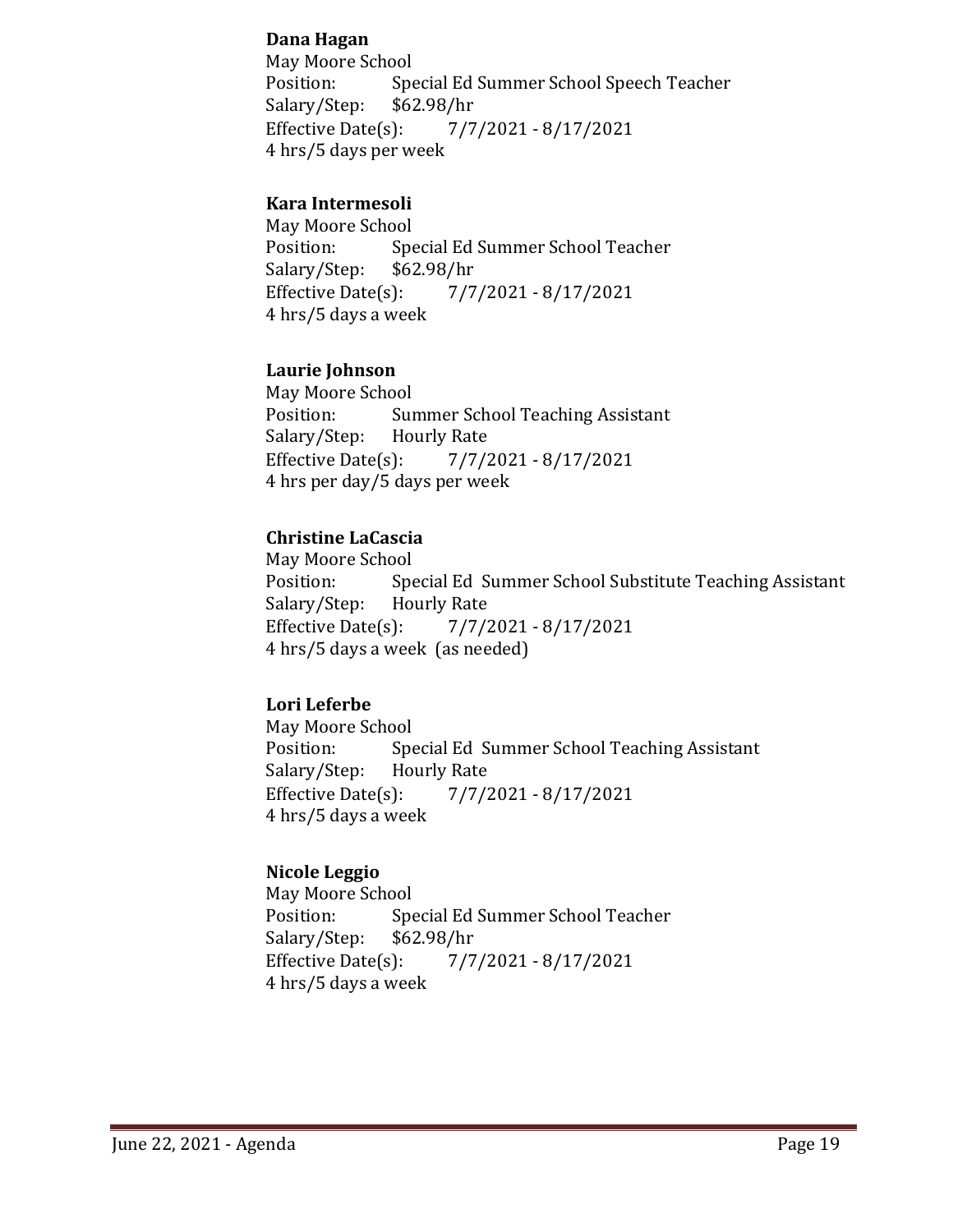### **Thomas Leonick**

May Moore School<br>Position: Spe Special Ed Summer School Teaching Assistant<br>Hourly Rate Salary/Step: Hourly Rate<br>Effective Date(s): Effective Date(s): 7/7/2021 - 8/17/2021 4 hrs/5 days a week

#### **Tess Maloney**

May Moore School<br>Position: Spe Special Ed Summer School Teacher<br>\$62.98/hr Salary/Step: \$6<br>Effective Date(s): Effective Date(s): 7/7/2021 - 8/17/2021 4 hrs/5 days a week

### **Christine Michels**

May Moore School<br>Position: Spe Special Ed Summer School Speech Teacher<br>\$62.98/hr Salary/Step: \$6<br>Effective Date(s): Effective Date(s): 7/7/2021 - 8/17/2021 4 hrs/5 days per week

### **Laurie Miranda**

May Moore School<br>Position: Spe Special Ed Summer School Teaching Assistant<br>Hourly Rate Salary/Step: Effective Date(s): 7/7/2021 - 8/17/2021 4 hrs/5 days a week

### **Olivia Mosca**

May Moore School<br>Position: Spe Special Ed Summer School Permanent Substitute Teacher<br>\$25/hr Salary/Step: \$2<br>Effective Date(s): Effective Date(s): 7/7/2021 - 8/17/2021 4 hrs/5 days per week

### **Leidy Munoz**

May Moore School<br>Position: Spe Special Ed Summer School Teaching Assistant<br>Hourly Rate Salary/Step: Hourly Repress<br>Effective Date(s): Effective Date(s): 7/7/2021 - 8/17/2021 4 hrs/5 days a week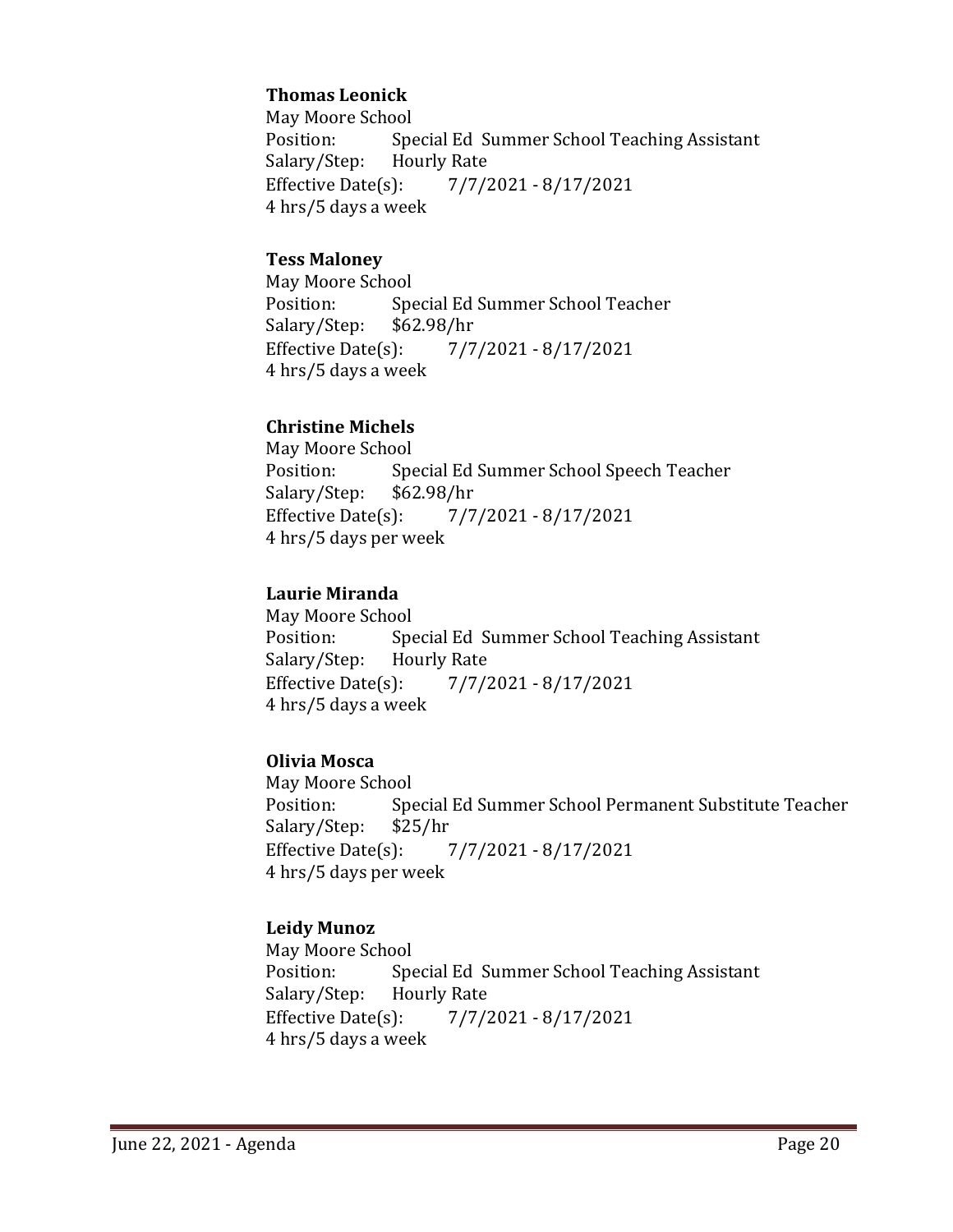### **Patricia Myers**

May Moore School<br>Position: Spe Special Ed Summer School Teaching Assistant<br>Hourly Rate Salary/Step: Hourly Refective Date(s): Effective Date(s): 7/7/2021 - 8/17/2021 4 hrs/5 days a week

### **Stephanie O'Connell**

May Moore School<br>Position: Spe Special Ed Summer School Speech Teacher<br>\$62.98/hr Salary/Step: \$6<br>Effective Date(s): Effective Date(s): 7/7/2021 - 8/17/2021 4 hrs/5days per week

### **Joseph Pagano**

May Moore School<br>Position: Spe Special Ed Summer School Teaching Assistant<br>Hourly Rate Salary/Step: Hourly Repress<br>Effective Date(s): Effective Date(s): 7/7/2021 - 8/17/2021 4 hrs/5 days a week

### **Darlene Piazza**

May Moore School<br>Position: Sui Summer School ENL Teaching Assistant<br>Hourly Rate Salary/Step: Hourly Rep<br>Effective Date(s):  $7/12/2021 - 8/6/2021$ 3 hrs per day/4 days a week

### **Maria Reccardi**

May Moore School<br>Position: Spe Special Ed Summer School Teaching Assistant<br>Hourly Rate Salary/Step: Effective Date(s): 7/7/2021 - 8/17/2021 4 hrs/5 days a week

### **Nicole Reccardi**

May Moore School<br>Position: Spe Special Ed Summer School Teaching Assistant<br>Hourly Rate Salary/Step: Hourly Rep<br>Effective Date(s): Effective Date(s): 7/7/2021 - 8/17/2021 4 hrs/5 days a week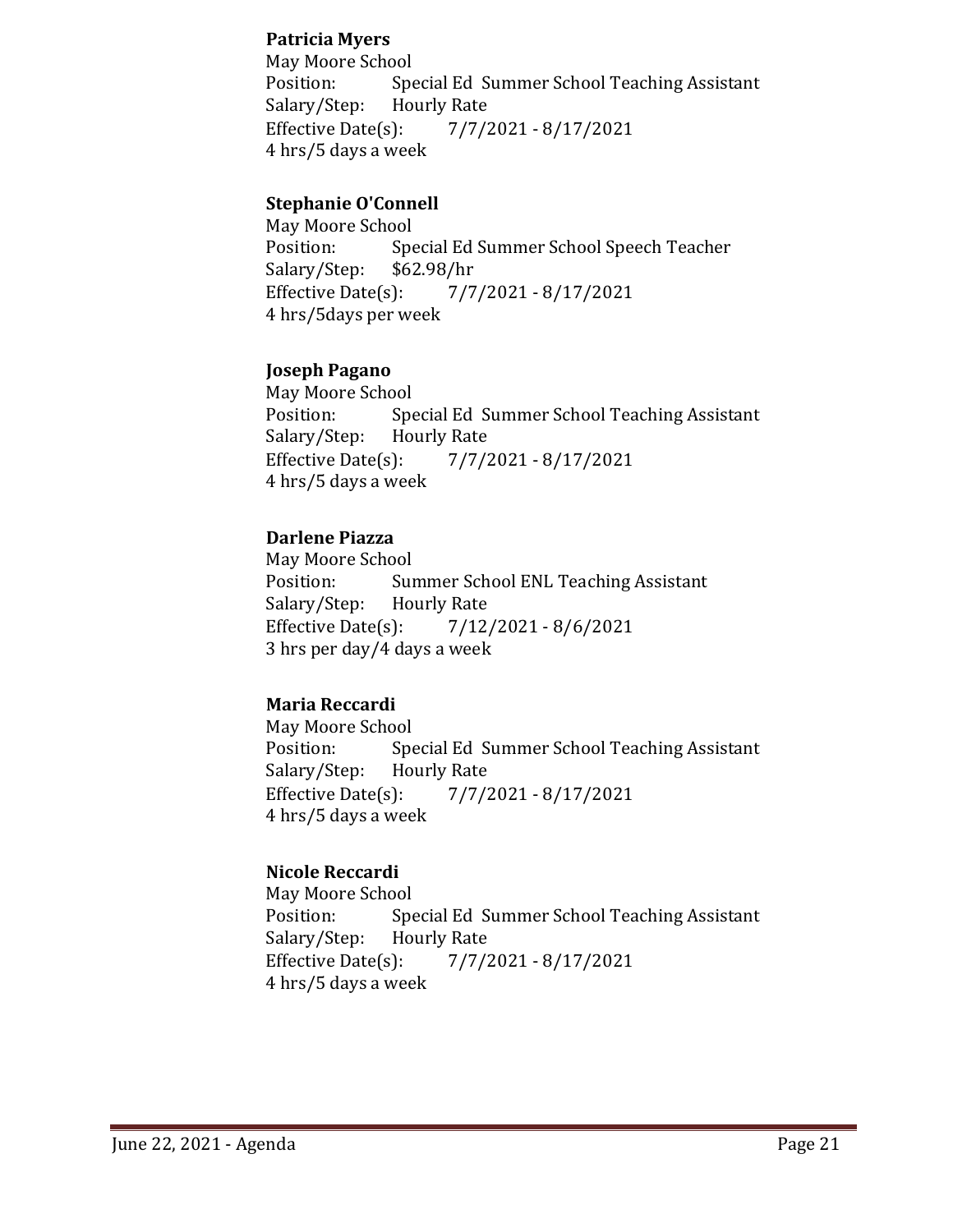### **Deborah Siford**

May Moore School<br>Position: Spe Special Ed Summer School Teaching Assistant<br>Hourly Rate Salary/Step: Hourly Refective Date(s): Effective Date(s): 7/7/2021 - 8/17/2021 4 hrs/5 days a week

### **Jaclyn Stein**

May Moore School<br>Position: Spe Special Ed Summer Substitute School Teacher<br>\$62.98/hr Salary/Step: \$6<br>Effective Date(s): Effective Date(s): 7/7/2021 - 8/17/2021 4 hrs/5 days a week (as needed)

### **Ana Strenta**

May Moore School<br>Position: Spe Special Ed Summer School Teaching Assistant<br>Hourly Rate Salary/Step: Hourly Repress<br>Effective Date(s): Effective Date(s): 7/7/2021 - 8/17/2021 4 hrs/5 days a week

### **Lori Sullivan**

May Moore School<br>Position: Spe Special Ed Summer School Teacher<br>\$62.98/hr Salary/Step: \$6<br>Effective Date(s): Effective Date(s): 7/7/2021 - 8/17/2021 4 hrs/5 days a week

### **Marie Tortorici**

May Moore School<br>Position: Spe Special Ed Summer Substitute School Teacher<br>\$62.98/hr Salary/Step: Effective Date(s): 7/7/2021 - 8/17/2021 4 hrs/5 days a week (as needed)

### **Brittany Verdicchio**

May Moore School<br>Position: Spe Special Ed Summer School Behavior Consultant/Special Ed Teacher Salary/Step: \$62.98/hr Effective Date(s): 7/7/2021 - 8/17/2021 4 hrs/5 days per week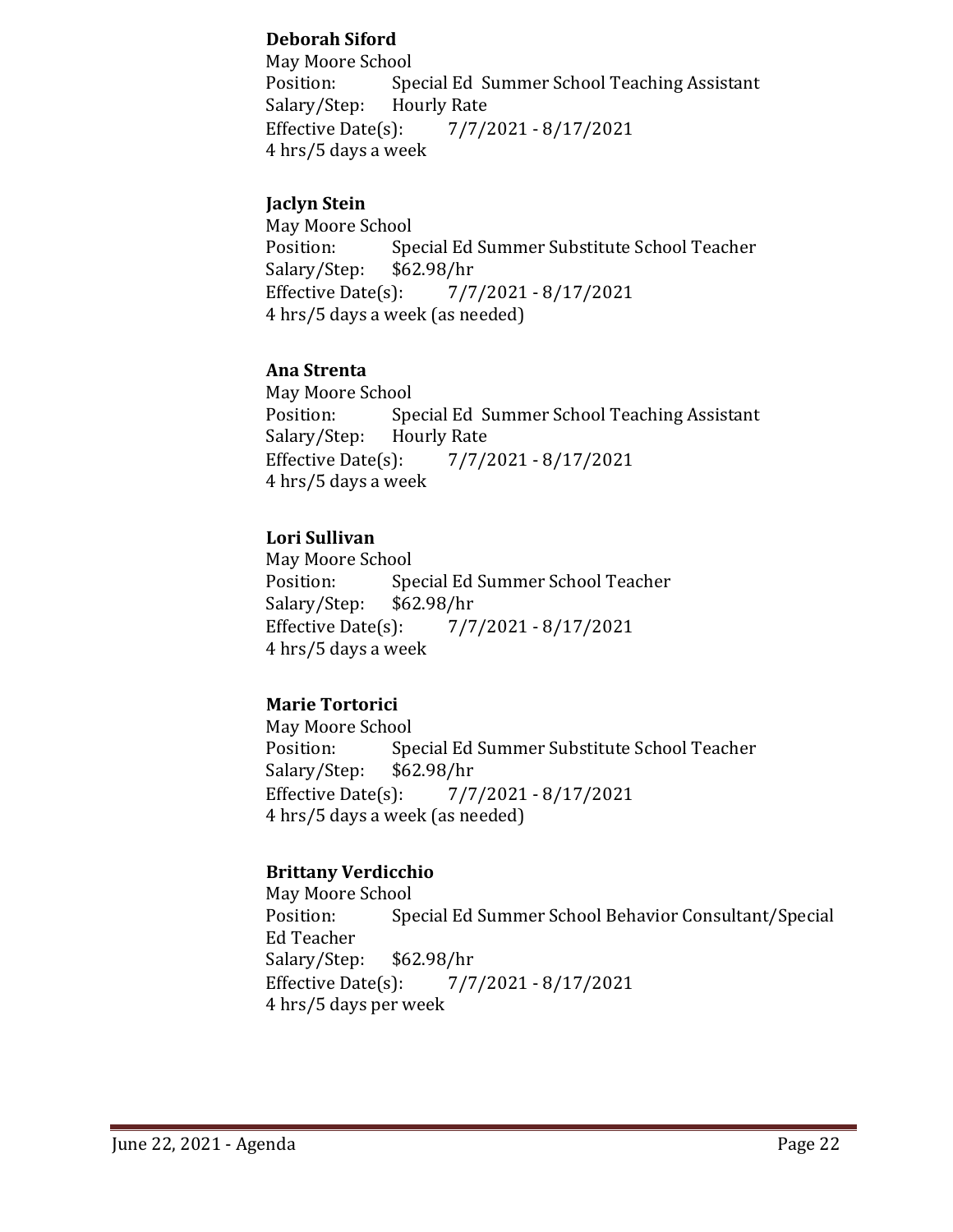### **Joseph Verdicchio**

May Moore School<br>Position: Spe Special Ed Summer School Teacher<br>\$62.98/hr Salary/Step: \$6<br>Effective Date(s): Effective Date(s): 7/7/2021 - 8/17/2021 4 hrs/5 days a week

### **Oscar Villalobos**

May Moore School Summer School ENL Permanent Substitute Teacher<br>\$25/hr Salary/Step: \$2<br>Effective Date(s): Effective Date(s): 7/12/2021 - 8/6/2021 3 hrs per day/4 days a week

### **Gina Vogler**

May Moore School<br>Position: Spe Special Ed Summer School Teaching Assistant<br>Hourly Rate Salary/Step: Hourly Repress<br>Effective Date(s): Effective Date(s): 7/7/2021 - 8/17/2021 4 hrs/5 days a week

### **Joselin Yanes**

May Moore School<br>Position: Spe Special Ed Summer School Permanent Sub<br>\$25/hr Salary/Step: \$2<br>Effective Date(s): Effective Date(s): 7/7/2021 - 8/17/2021 4 hrs/5 days per week

#### **SCHEDULE -- O --RESIGNATIONS / RETIREMENTS / REMOVALS / TERMINATIONS (Instructional)**

#### **Pamela Arcuri**

May Moore School<br>Position: Ele **Elementary Teacher** Salary/Step: Effective Date(s): 6/30/2021 Resignation for the purpose of RETIREMENT. No outstanding obligation to the district.

#### **Coleen Reha**

John Quincy Adams School<br>Position: Elementary **Elementary Teacher** Salary/Step: Effective Date(s): 6/30/2021 Resignation for the purpose of RETIREMENT. No outstanding obligation to the district.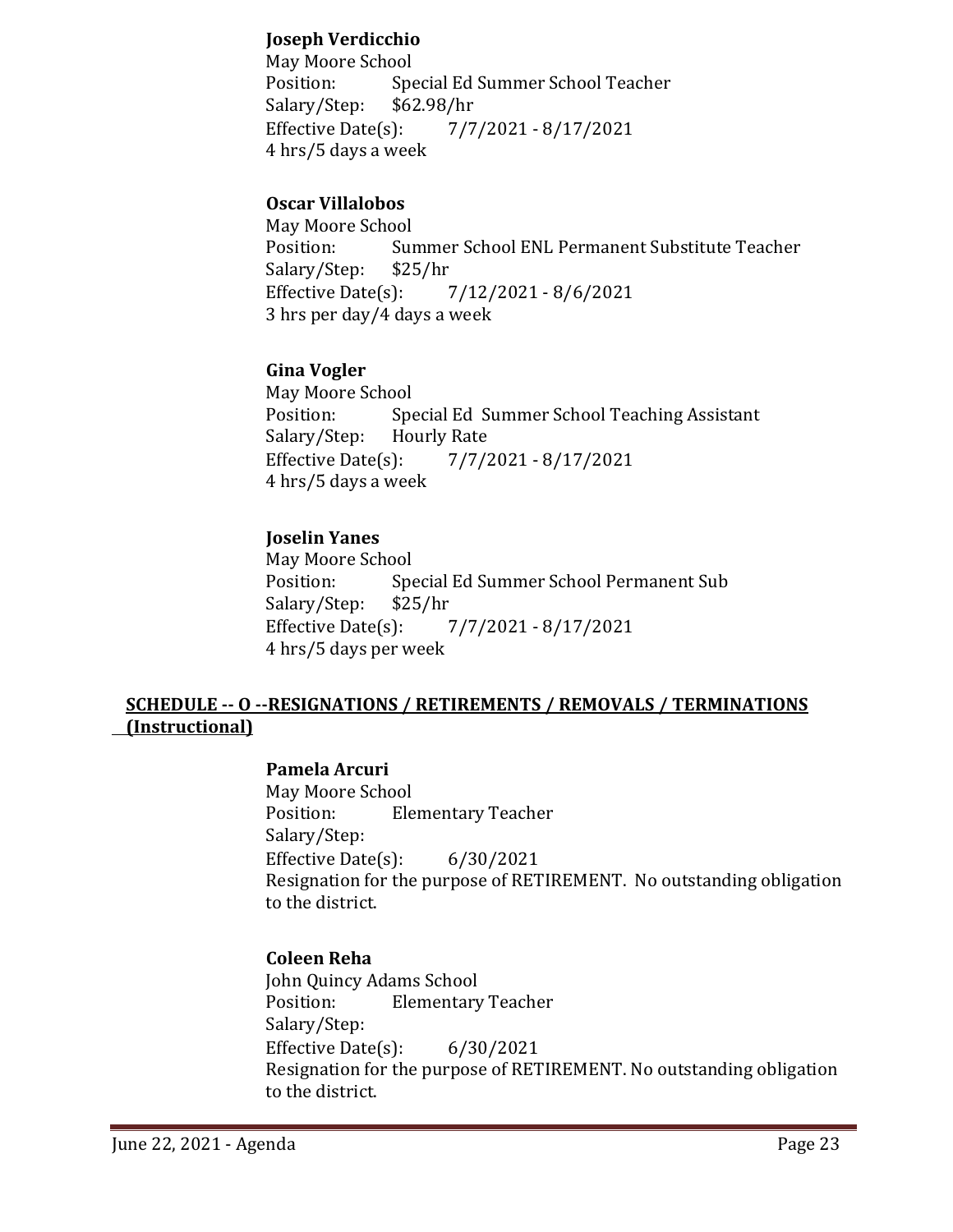#### **Heather Stewart**

Deer Park High School Position: Curriculum Associate for Secondary FACS & Social Studies Salary/Step: Effective Date(s): 6/30/2021 Resignation. No outstanding obligation to the district

#### **SCHEDULE -- Q --LEAVES OF ABSENCE (Instructional)**

#### **Mary Burlandi**

Deer Park High School<br>Position: Teachii **Teaching Assistant** Salary/Step:<br>Effective Date(s):  $6/2/2021 - 6/30/2021$ Extension of Unpaid Medical LOA (FMLA)

### **Dea Compitello**

May Moore School<br>Position: Tea **Teaching Assistant** Salary/Step:<br>Effective Date(s): Effective Date(s): 5/11/2021 - 5/24/2021 CHANGE of Dates: Paid Medical LOA (FMLA) Returned Early

### **Michael Cruz**

Robert Frost Middle School<br>Position: Teaching As **Teaching Assistant** Salary/Step:<br>Effective Date(s):  $5/24/2021 - 6/30/2021$ 5/24/21-6/15/21 Paid Medical LOA (FMLA) 6/16/21-6/25/21 Unpaid Medical LOA (FMLA)

### **Danielle Finocchiaro**

May Moore School<br>Position: EN **ENL Teacher** Salary/Step:<br>Effective Date(s): Effective Date(s): 5/17/2021 - 6/30/2021 CHANGE of Dates for Paid Maternity LOA (FMLA)

#### **Brenda Klein**

Robert Frost Middle School<br>Position: Teaching As **Teaching Assistant** Salary/Step:<br>Effective Date(s):  $6/3/2021 - 6/25/2021$ Unpaid Medical LOA (FMLA)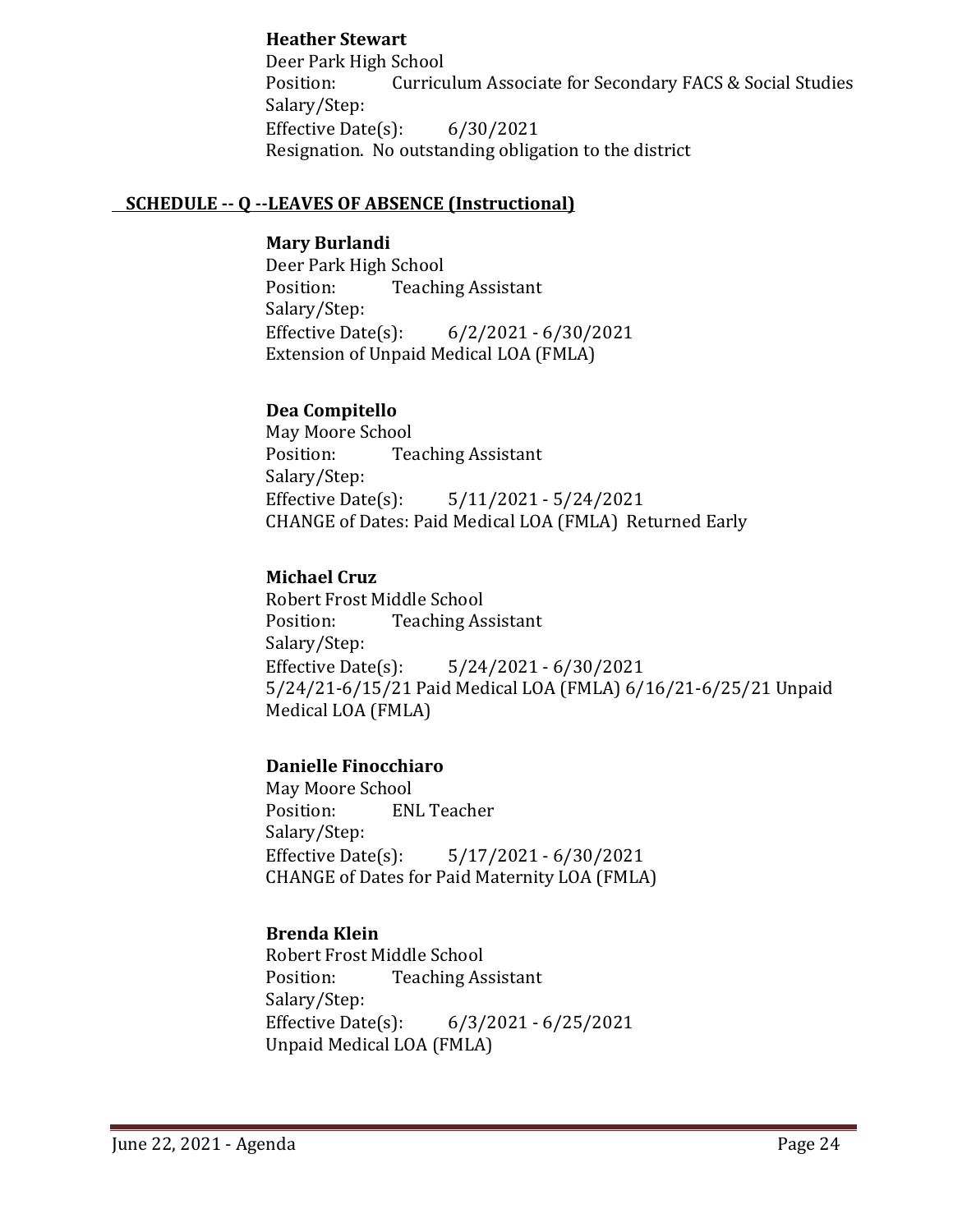#### **Beth McCourt**

Deer Park High School<br>Position: English English Teacher Salary/Step:<br>Effective Date(s):  $6/1/2021 - 6/30/2021$ Remainder of Unpaid Maternity FMLA

#### **Vincent Russo**

Deer Park High School<br>Position: English **English Teacher** Salary/Step:<br>Effective Date(s): Effective Date(s): 6/7/2021 - 6/11/2021 Paid Paternity LOA (FMLA)

### **Allison Sweeney**

May Moore School<br>Position: Spe Speech Teacher Salary/Step:<br>Effective Date(s): Effective Date(s): 6/15/2021 - 6/30/2021 Paid Medical LOA (FMLA)

### **Brittany Verdicchio**

John F Kennedy Intermediate School<br>Position: Special Education Bel Special Education Behavior Consultant Salary/Step:<br>Effective Date(s): Effective Date(s): 8/30/2021 - 10/1/2021 Paid Maternity LOA (FMLA)

#### **SCHEDULE -- TTPA --TEMPORARY ASSIGNMENT (Instructional)**

### **Vincent Amodio**

District Wide ABA Home Provider<br>\$50/hr Salary/Step: \$5<br>Effective Date(s): Effective Date(s): 7/1/2021 - 6/30/2022

### **Robert Appel**

Deer Park High School<br>Position: **IV Assis** Position: JV Assistant Football Coach<br>Salary/Step: \$4,931.28 Salary/Step: \$4,931.28 9 Units/Step 4<br>Effective Date(s): 8/23/2021 - 11/21/2021 Effective Date(s): 8/23/2021 - 11/21/2021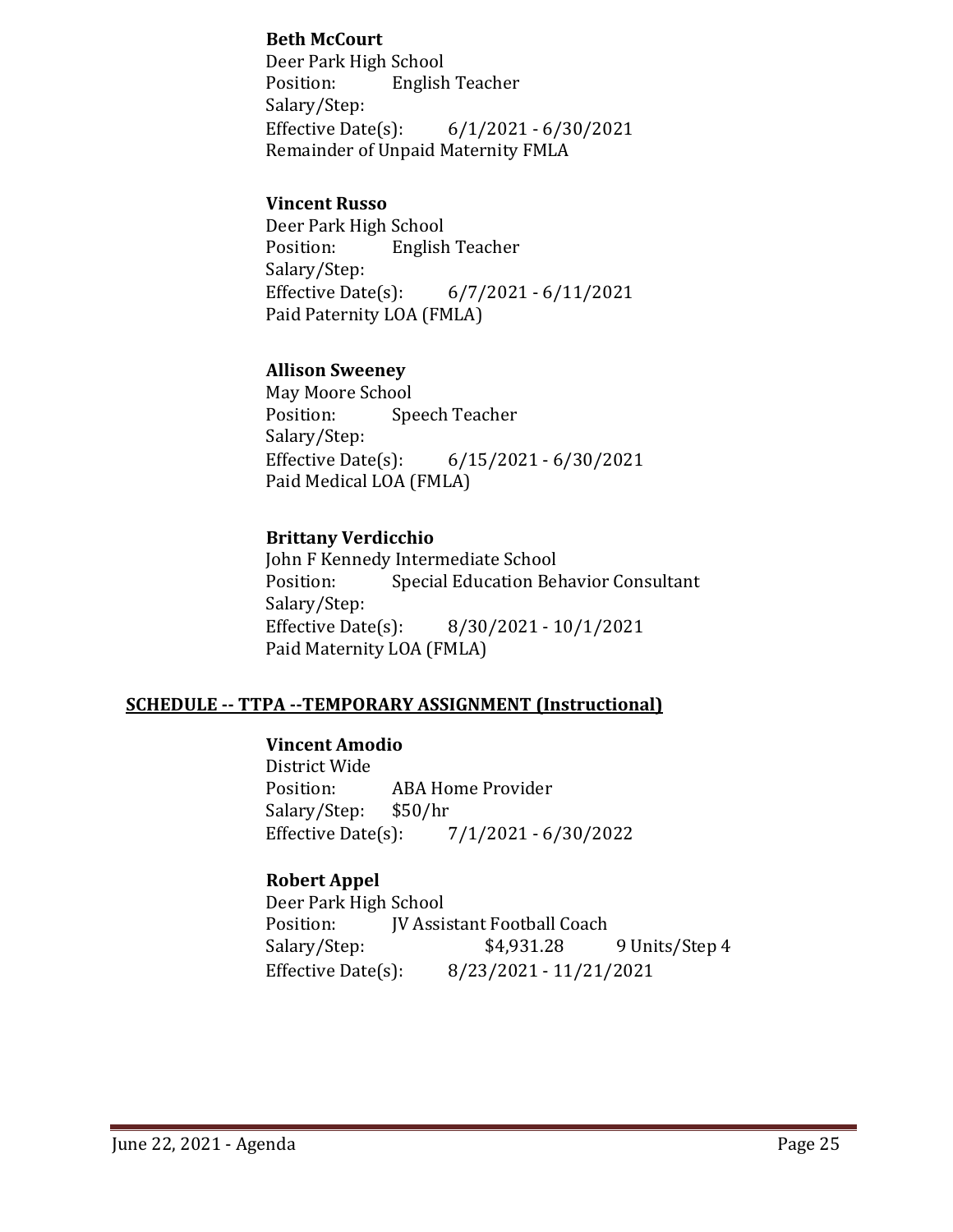### **Ryan Argenziano**

Deer Park High School<br>Position: Varsity Position: Varsity Head Boys Soccer Coach<br>Salary/Step: \$7,816.27 11 U 11 Units/Step 5+ Effective Date(s): 8/23/2021 - 11/21/2021

#### **Richard Biancaniello**

Deer Park High School<br>Position: Varsity Position: Varsity Asistant Football Coach<br>Salary/Step: \$7,460.99 10. 10.5 Units/Step  $5+$ Effective Date(s): 8/23/2021 - 11/21/2021

#### **Dan Bowker**

Deer Park High School<br>Position: Varsity Position: Varsity Head Football Coach<br>Salary/Step: \$10,303.27 14.5 Units/Step  $5+$ Effective Date(s): 8/23/2021 - 11/21/2021

### **Thomas Brouillard**

Deer Park High School<br>Position: Varsity Position: Varsity Head Boys Cross Country Coach<br>Salary/Step: \$6,395.13 9 Units/Step Salary/Step: \$6,395.13 9 Units/Step 5+<br>Effective Date(s): 8/23/2021 - 11/21/2021 Effective Date(s): 8/23/2021 - 11/21/2021

### **Heather Buksa**

District Wide ABA Home Provider<br>\$50/hr Salary/Step: \$5<br>Effective Date(s):  $7/1/2021 - 6/30/2022$ 

### **Joyce Carmen**

District Wide ABA Home Provider<br>\$25/hr Salary/Step: \$2<br>Effective Date(s): Effective Date(s): 7/1/2021 - 6/30/2022

### **Theresa Ceruti**

District Wide Summer School Psychologist<br>Hourly Rate Salary/Step: Hourly Rate<br>Effective Date(s): Effective Date(s): 7/1/2021 - 8/27/2021 As needed basis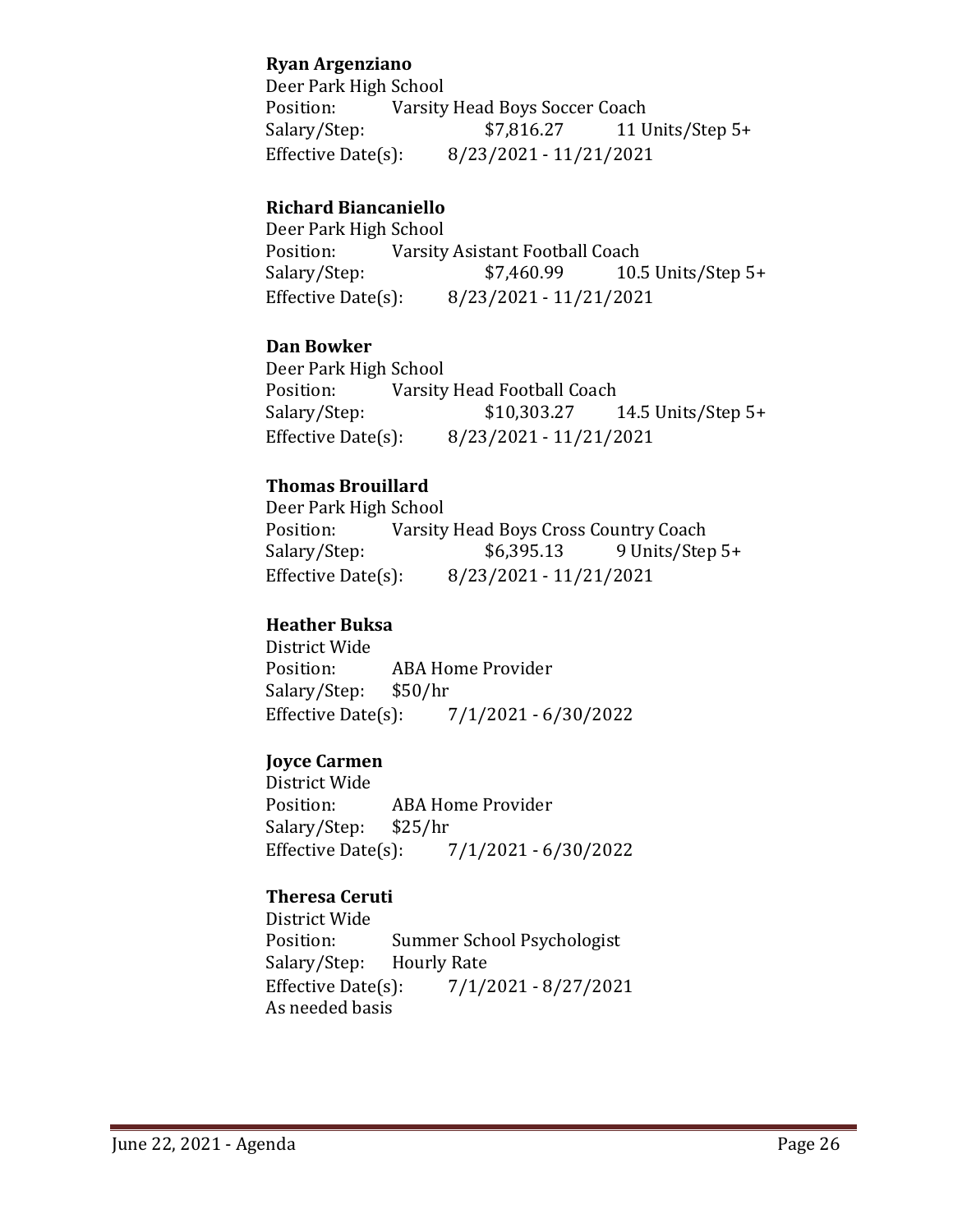### **Cody Ciolino**

Robert Frost Middle School<br>Position: 7/8th Gr He Position: 7/8th Gr Head Football Coach<br>Salary/Step: \$6,395.13 91 9 Units/Step 5+ Effective Date(s): 9/9/2021 - 11/6/2021

### **Kevin Cogan**

Robert Frost Middle School<br>Position: 7/8th Gr He Position: 7/8th Gr Head Boys Soccer Coach<br>Salary/Step: \$4,973.99 7 Unit 7 Units/Step 5+ Effective Date(s): 9/9/2021 - 11/6/2021

### **John Colford**

District Wide ABA Home Provider<br>\$50/hr Salary/Step: \$5<br>Effective Date(s):  $7/1/2021 - 6/30/2022$ 

### **Daniel Friend**

Deer Park High School<br>Position: [V Head Position: JV Head Boys Soccer Coach<br>Salary/Step: \$4,383.36 Salary/Step: \$4,383.36 8 Units/Step 4<br>Effective Date(s): 8/23/2021 - 11/21/2021 Effective Date(s): 8/23/2021 - 11/21/2021

### **Gabriela Gilmartin**

District Wide ABA Home Provider<br>\$50/hr Salary/Step: \$5<br>Effective Date(s): Effective Date(s): 7/1/2021 - 6/30/2022

### **Cary Gluck**

Deer Park High School<br>Position: Varsity Varsity Assistant Boys Soccer Coach<br>\$5,684.56 8 Units/ Salary/Step: \$5,684.56 8 Units/Step 5+ Effective Date(s): 8/23/2021 - 11/21/2021

### **Christina Greene**

Deer Park High School<br>Position: Kicklin Position: Kickline Choreographer<br>Salary/Step: \$4,263.42 Salary/Step: \$4,263.42 6 Units/Step 5+<br>Effective Date(s): 8/23/2021 - 11/21/2021 Effective Date(s): 8/23/2021 - 11/21/2021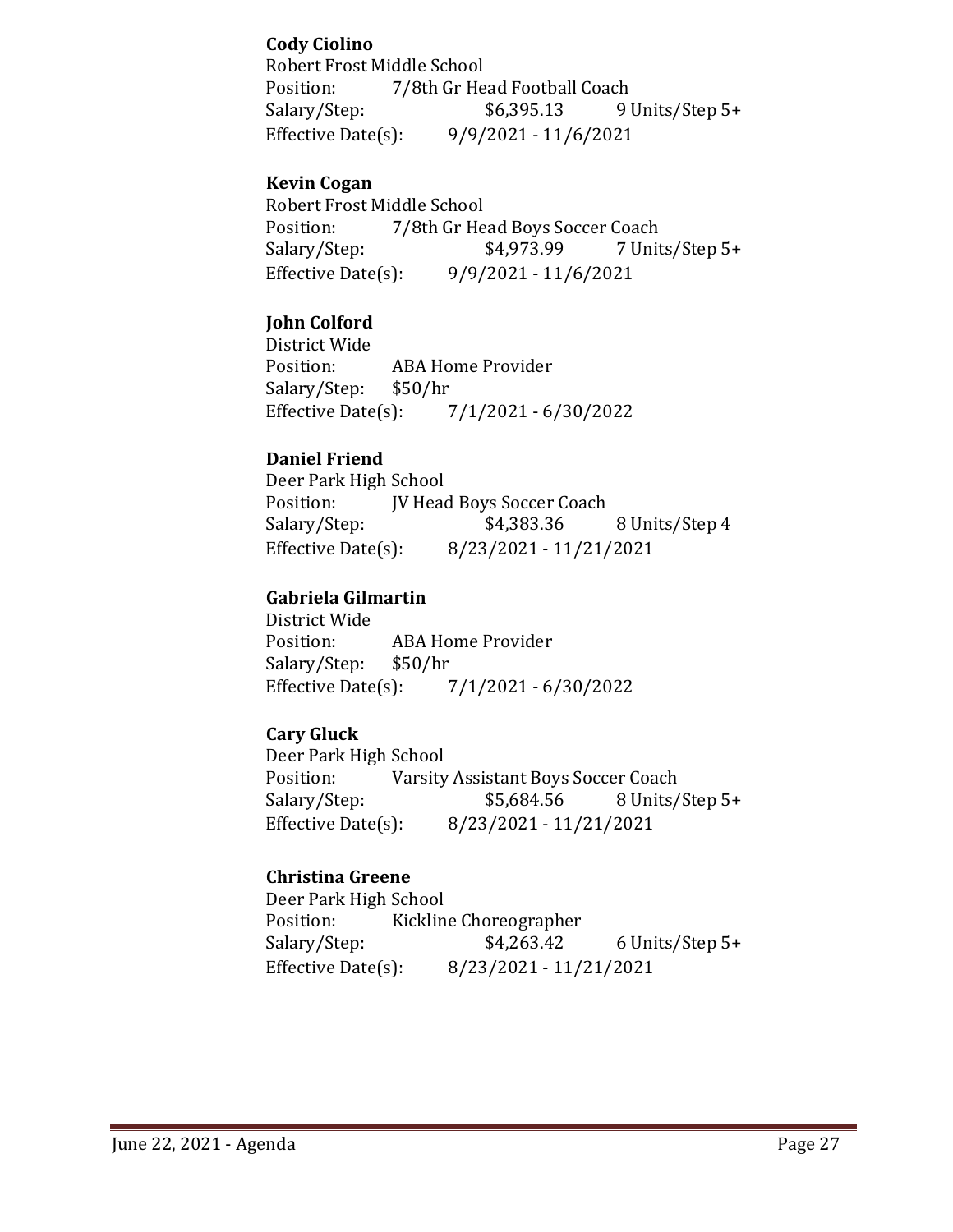### **Daniel Higgins**

Deer Park High School<br>Position: Varsity Position: Varsity Head Volleyball Coach<br>Salary/Step: \$7,816.27 11 11 Units/Step 5+ Effective Date(s): 8/23/2021 - 11/21/2021

### **Brianna Horn**

District Wide Summer School Psychologist<br>Hourly Rate Salary/Step: Hourly Rep<br>Effective Date(s): Effective Date(s): 7/1/2021 - 8/27/2021 As needed basis

#### **Travis Kalberer**

Deer Park High School<br>Position: Varsity Position: Varsity Assistant Football Coach<br>Salary/Step: \$7,460.99 10.5 Salary/Step: \$7,460.99 10.5 Units/Step 5+<br>Effective Date(s): 8/23/2021 - 11/21/2021 Effective Date(s): 8/23/2021 - 11/21/2021

### **Caryn Kaplan**

Deer Park High School<br>Position: Varsity Position: Varsity Head Tennis Coach<br>Salary/Step: \$7,816.27 Salary/Step: \$7,816.27 11 Units/Step 5+<br>Effective Date(s): 8/23/2021 - 11/21/2021 Effective Date(s): 8/23/2021 - 11/21/2021

### **Laura Karlsen**

District Wide ABA Home Provider<br>\$25/hr Salary/Step: \$2<br>Effective Date(s): Effective Date(s): 7/1/2021 - 6/30/2022

### **Amina Kennedy**

Robert Frost Middle School<br>Position: 7/8 Gr Head Position: 7/8 Gr Head Cheerleading Coach<br>Salary/Step: \$3,552.85 5 Uni  $5$  Units/Step  $5+$ Effective Date(s): 9/9/2021 - 11/6/2021

### **Cynthia Kercy**

District Wide ABA Home Provider<br>\$25/hr Salary/Step: Effective Date(s): 7/1/2021 - 6/30/2022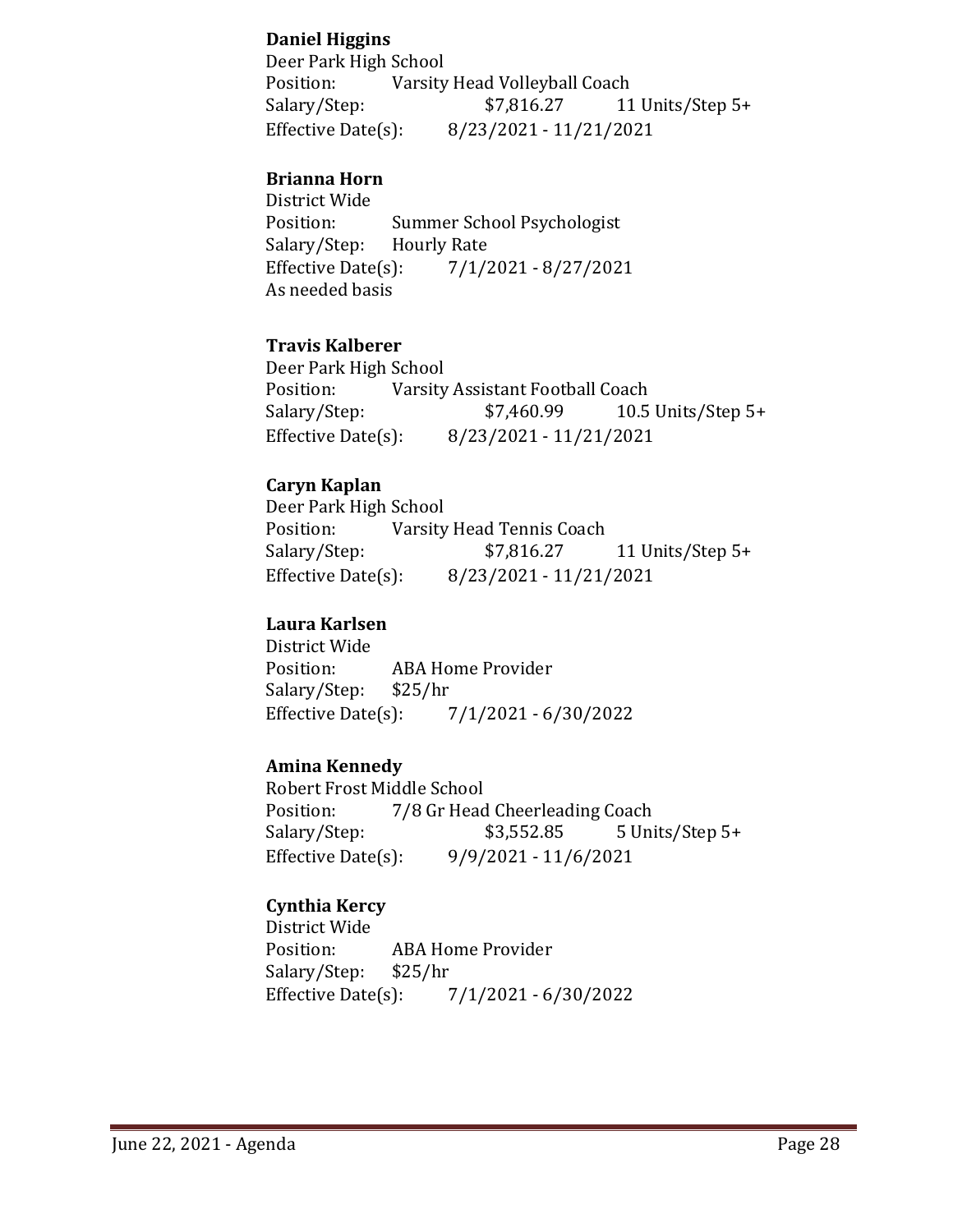### **Ian Kyranakis**

Deer Park High School Position: Varsity Head Girls Soccer Coach<br>Salary/Step: \$7,816.27 11 U 11 Units/Step 5+ Effective Date(s): 8/23/2021 - 11/21/2021

#### **Craig Mangio**

Deer Park High School<br>Position: Varsity Position: Varsity Head Swim Coach<br>Salary/Step: \$7,816.27 11 Units/Step  $5+$ Effective Date(s): 8/23/2021 - 11/21/2021

#### **Kevin Marner**

Robert Frost Middle School<br>Position: 7/8 Gr Assis Position: 7/8 Gr Assistant Football Coach<br>Salary/Step: \$6,039.85 8.5 8.5 Units/Step 5+ Effective Date(s): 9/9/2021 - 11/6/2021

### **Gregory Menig**

Deer Park High School<br>Position: Varsity Position: Varsity Assistant Girls Soccer Coach<br>Salary/Step: \$5,684.56 8 Units/ 8 Units/Step 5+ Effective Date(s): 8/23/2021 - 11/21/2021

### **Alexandros Mesimeris**

Deer Park High School<br>Position: Varsity Position: Varsity Head Boys Golf Coach<br>Salary/Step: \$6,395.13 9 9 Units/Step 5+ Effective Date(s): 8/23/2021 - 11/21/2021

### **Robin Mont**

District Wide ABA Home Provider<br>\$25/hr Salary/Step: Effective Date(s): 7/1/2021 - 6/30/2022

#### **Matthew Murphy**

Deer Park High School<br>Position: IV Head Position: JV Head Boys Golf Coach<br>Salary/Step: \$4,973.99 7 Units/Step 5+ Effective Date(s): 8/23/2021 - 11/21/2021

#### **Stephanie O'Connell**

District Wide ABA Home Provider<br>\$50/hr Salary/Step: \$5<br>Effective Date(s): Effective Date(s): 7/1/2021 - 6/30/2022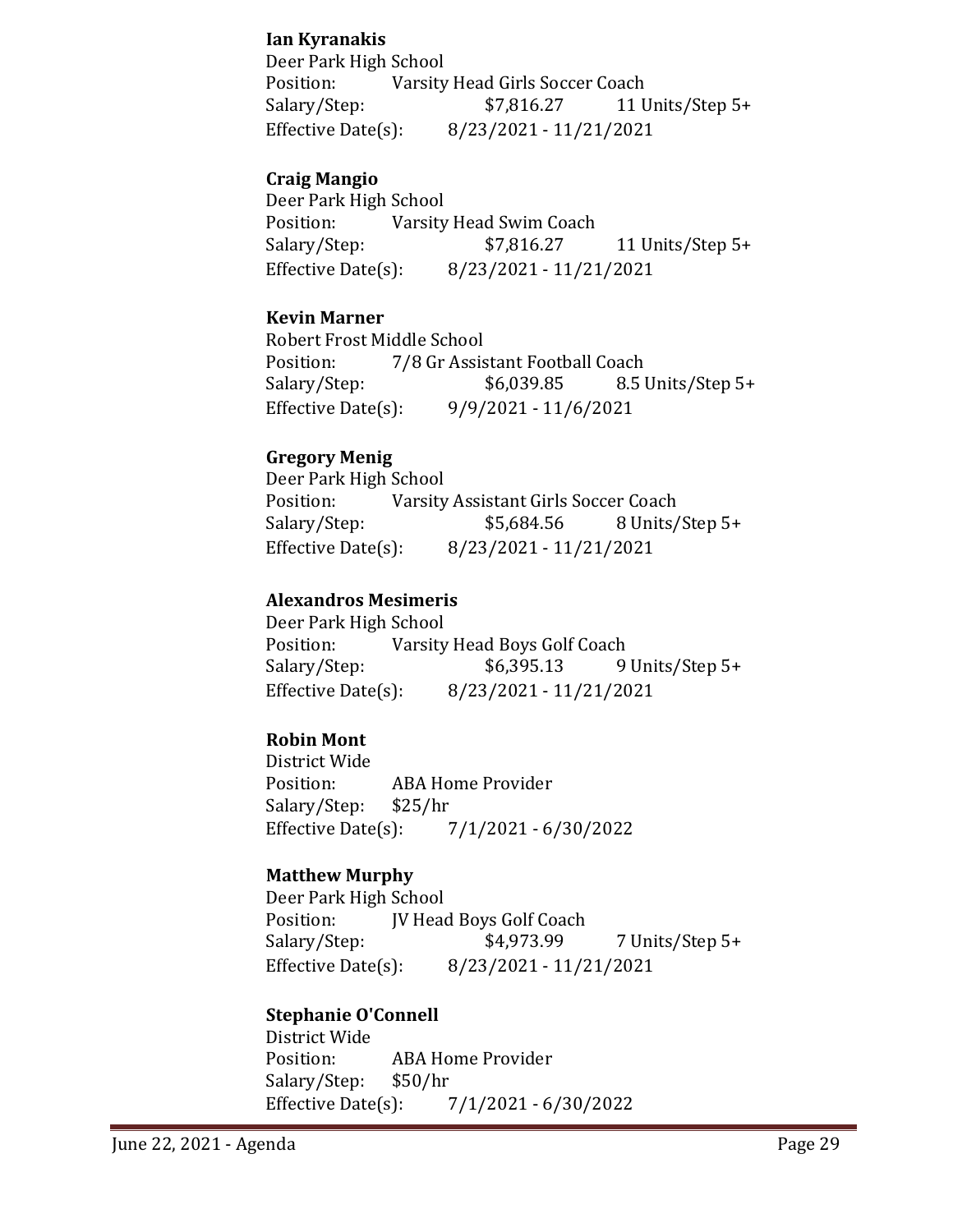### **Cassie Patterson**

Deer Park High School Position: JV Head Cheerleading Coach<br>Salary/Step: \$2,739.60 5 Units/Step 4 Effective Date(s): 8/23/2021 - 11/21/2021

### **John Pawelko**

Deer Park High School<br>Position: Varsity Position: Varsity Assistant Swim Coach<br>Salary/Step: \$4,383.36 8 8 Units/Step 4 Effective Date(s): 8/23/2021 - 11/21/2021

### **James Petti**

Deer Park High School<br>Position: Varsity Position: Varsity Head Girls Cross Country Coach<br>Salary/Step: \$6,395.13 9 Units/Step 9 Units/Step 5+ Effective Date(s): 8/23/2021 - 11/21/2021

### **Maria Reccardi**

District Wide ABA Home Provider<br>\$25/hr Salary/Step: \$2<br>Effective Date(s): Effective Date(s): 7/1/2021 - 6/30/2022

### **Nicole Reccardi**

District Wide ABA Home Provider<br>\$25/hr Salary/Step: Effective Date(s): 7/1/2021 - 6/30/2022

### **Stacey Ringel**

District Wide ABA Home Provider<br>\$25/hr Salary/Step: \$2<br>Effective Date(s): Effective Date(s): 7/1/2021 - 6/30/2022

#### **Julie Rocco**

Deer Park High School<br>Position: Varsity Position: Varsity Head Kickline Coach<br>Salary/Step: \$7,105.70 10 Units/Step  $5+$ Effective Date(s): 8/23/2021 - 11/21/2021

### **Natalie Sabia**

Robert Frost Middle School<br>Position: 7/8th Gr He Position: 7/8th Gr Head Girls Soccer Coach<br>Salary/Step: \$3,835.44 7 Unit 7 Units/Step 2 Effective Date(s): 9/9/2021 - 11/6/2021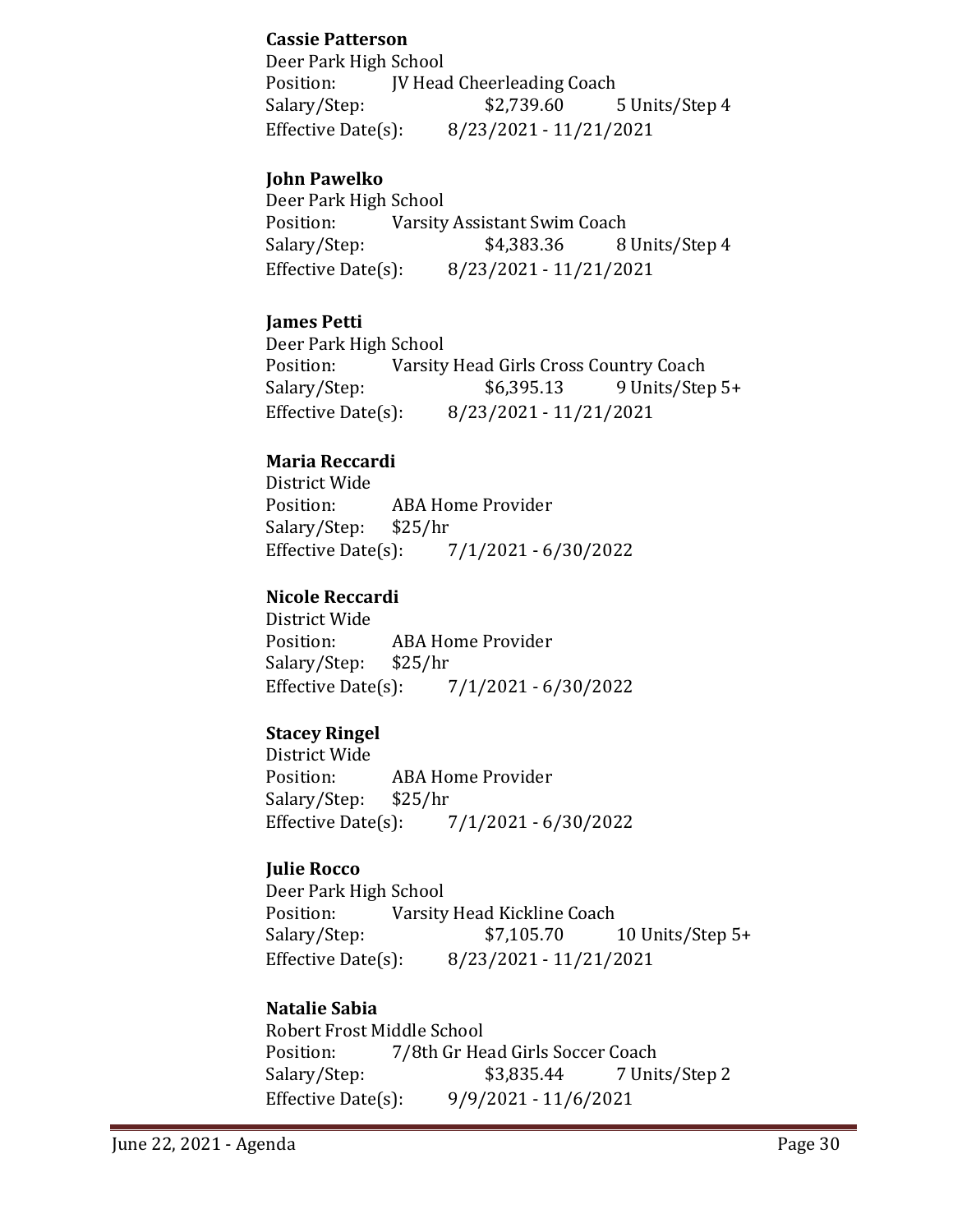### **Anthony Saccone**

Deer Park High School<br>Position: [V Head Position: JV Head Volleyball Coach<br>Salary/Step: \$6,039.85 8.5 Units/Step 5+ Effective Date(s): 8/23/2021 - 11/21/2021

### **Jennifer Schmelter**

Deer Park High School<br>Position: Assista Position: Assistant Marching Band Director<br>Salary/Step: \$3,000 Stipend \$3,000 Stipend Effective Date(s): 7/1/2021 - 6/30/2022

### **Keri Schumacher**

Deer Park High School<br>Position: [V Head Position: JV Head Girls Soccer Coach<br>Salary/Step: \$5,684.56 8 Units/Step 5+ Effective Date(s): 8/23/2021 - 11/21/2021

### **Lori Sullivan**

District Wide ABA Home Provider<br>\$50/hr Salary/Step: \$5<br>Effective Date(s): Effective Date(s): 7/1/2021 - 6/30/2022

### **Anthony Tannacore**

Deer Park High School<br>Position: [V Head Position: JV Head Tennis Coach<br>Salary/Step: \$5,684.56 Salary/Step: \$5,684.56 8 Units/Step 5+<br>Effective Date(s): 8/23/2021 - 11/21/2021 Effective Date(s): 8/23/2021 - 11/21/2021

### **Taylor Thomas**

Robert Frost Middle School<br>Position: 7/8th Gr He 7/8th Gr Head Kickline Coach Salary/Step: \$2,739.60 5 Units/Step 4 Effective Date(s): 9/9/2021 - 11/6/2021

### **Brittany Verdicchio**

District Wide ABA Home Provider<br>\$50/hr Salary/Step: \$5<br>Effective Date(s): Effective Date(s): 7/1/2021 - 6/30/2022

### **Paul Wilders**

Deer Park High School<br>Position: JV Head Position: JV Head Football Coach<br>Salary/Step: \$7,105.70 Salary/Step: \$7,105.70 10 Units/Step 5+<br>Effective Date(s): 8/23/2021 - 11/21/2021 Effective Date(s): 8/23/2021 - 11/21/2021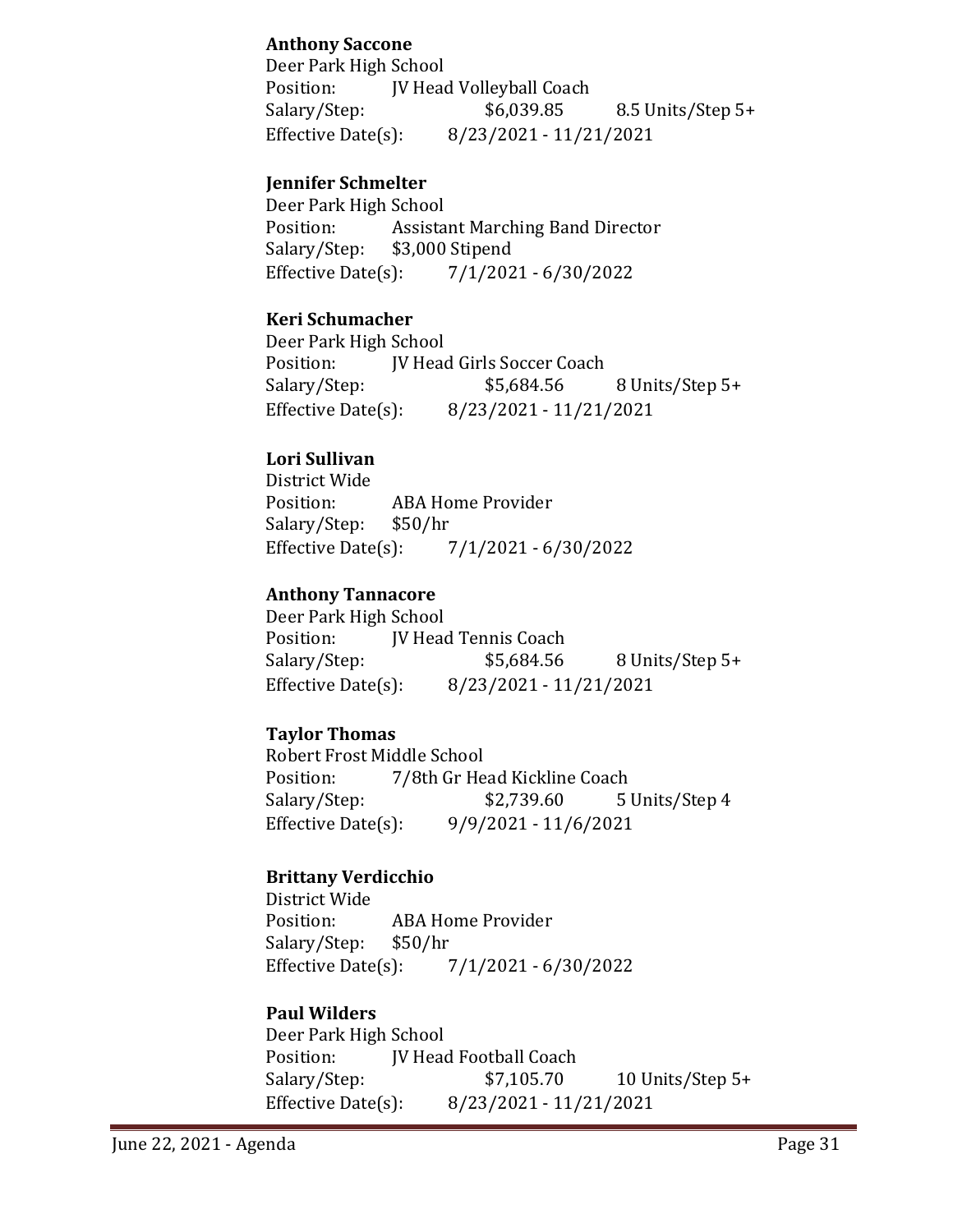#### **Suzanne Wright**

District Wide ABA Home Provider<br>\$25/hr Salary/Step: \$2<br>Effective Date(s): Effective Date(s): 7/1/2021 - 6/30/2022

### **SCHEDULE 21/BP-834 - SCHEDULE OF BILLS PAYABLE**

| General*        | #53                  | 5/31/2021 |
|-----------------|----------------------|-----------|
| Federal*        | #23                  | 5/31/2021 |
| Capital*        | # 8                  | 5/31/2021 |
| Trust & Agency* | #14                  | 4/30/2021 |
| Workers' Comp.* | Daily Check Register | 5/14/2021 |
| Workers' Comp.* | Daily Check Register | 5/17/2021 |
| Workers' Comp.* | Daily Check Register | 5/17/2021 |
| Workers' Comp.* | Daily Check Register | 5/19/2021 |
| Workers' Comp.* | Daily Check Register | 5/25/2021 |
| Workers' Comp.* | Daily Check Register | 5/25/2021 |
| Workers' Comp.* | Daily Check Register | 5/26/2021 |
| General*        | # 52                 | 5/31/2021 |
| General*        | # 55                 | 6/30/2021 |
| Federal*        | #24                  | 6/30/2021 |
| School Lunch*   | # 23                 | 6/30/2021 |
| Trust & Agency* | #11                  | 5/30/2021 |
| WORKERS' COMP.* | Daily Check Register | 6/4/2021  |
| WORKERS' COMP.* | Daily Check Register | 6/4/2021  |
| WORKERS' COMP.* | Daily Check Register | 6/9/2021  |
|                 |                      |           |

# **SCHEDULE D – BID AWARDS**

*Bids for Bid # BDP21-007 Landscaping and Groundskeeping Materials and Supplies were received and opened at 11:00 AM on May 25, 2021 via Zoom.*

Bids were advertised in Newsday. Forms and specifications were processed in accordance with Section 103 of the General Municipal Law and bids were solicited on the Empire State Purchasing Group website at [www.BidnetDirect.com.](http://www.bidnetdirect.com/)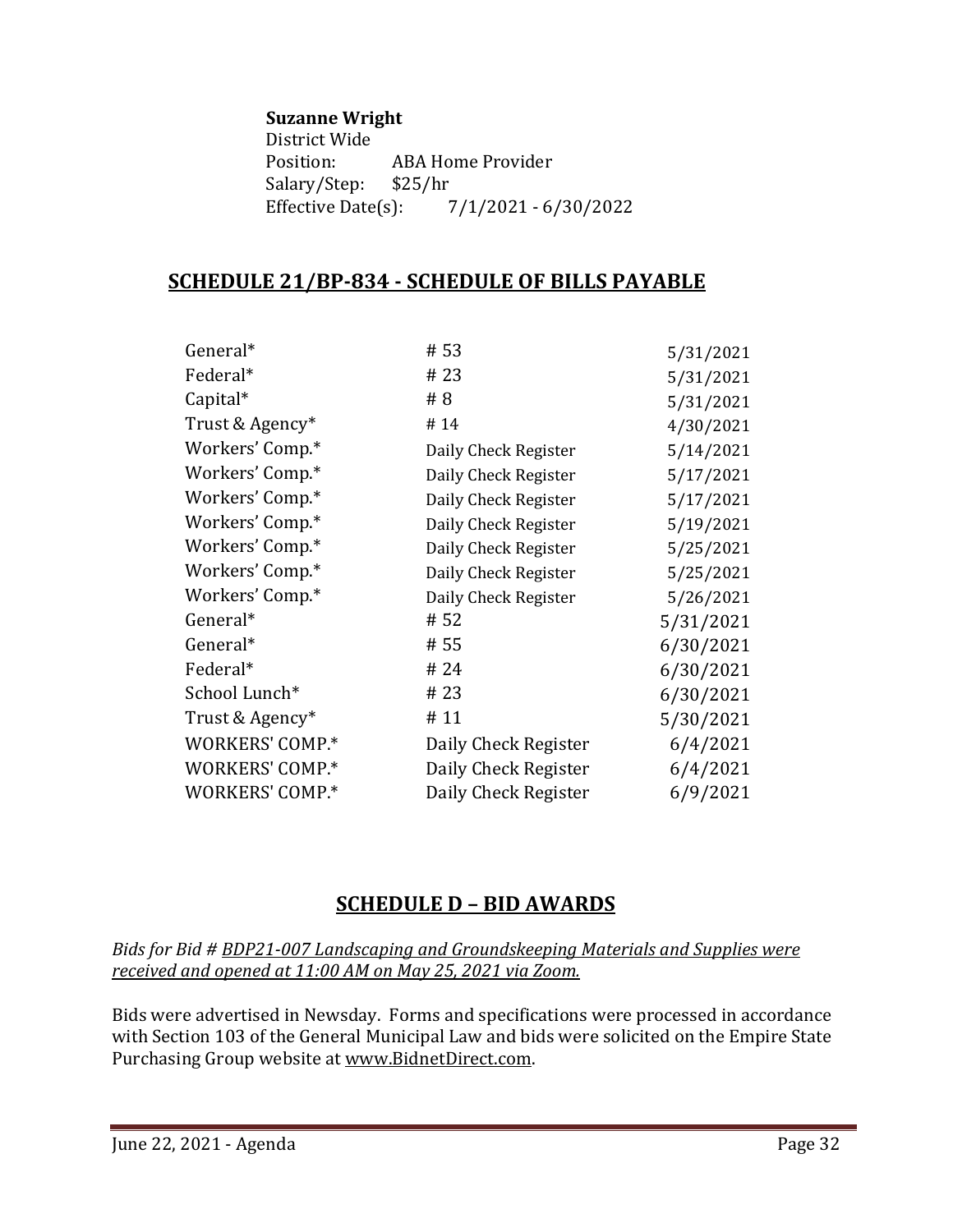Bids were received from the following vendors:

Babylon Hardware Barbato Nursery Corp. Long Island Cauliflower Assoc. Sam's BC Nurseries

Present at bid opening: Lauren von Ende, Purchasing Agent and Concetta Bertelle, Recorder. There were no vendors present.

It is recommended that the bid be awarded to the following vendors as the lowest responsible bidders meeting specifications (see attached pricing in file):

Babylon Hardware Long Island Cauliflower Assoc. Sam's BC Nurseries

#### *Bids for Bid # BDP21-008 Panini Grill and Heavy Duty Slicer were received and opened at 11:00 AM on June 1, 2021 via Zoom.*

Bids were advertised in Newsday. Forms and specifications were processed in accordance with Section 103 of the General Municipal Law and bids were solicited on the Empire State Purchasing Group website at [www.BidnetDirect.com.](http://www.bidnetdirect.com/)

Bids were received from the following vendors:

Bar Boy Products, Inc. ePaul Dynamics Pueblo Hotel Supply Wisecom Technologies

Present at bid opening: Lauren von Ende, Purchasing Agent and Concetta Bertelle, Recorder. There were no vendors present.

It is recommended that the bid be awarded to the following vendors as the lowest responsible bidders meeting specifications (see attached pricing in file):

Bar Boy Products, Inc. Pueblo Hotel Supply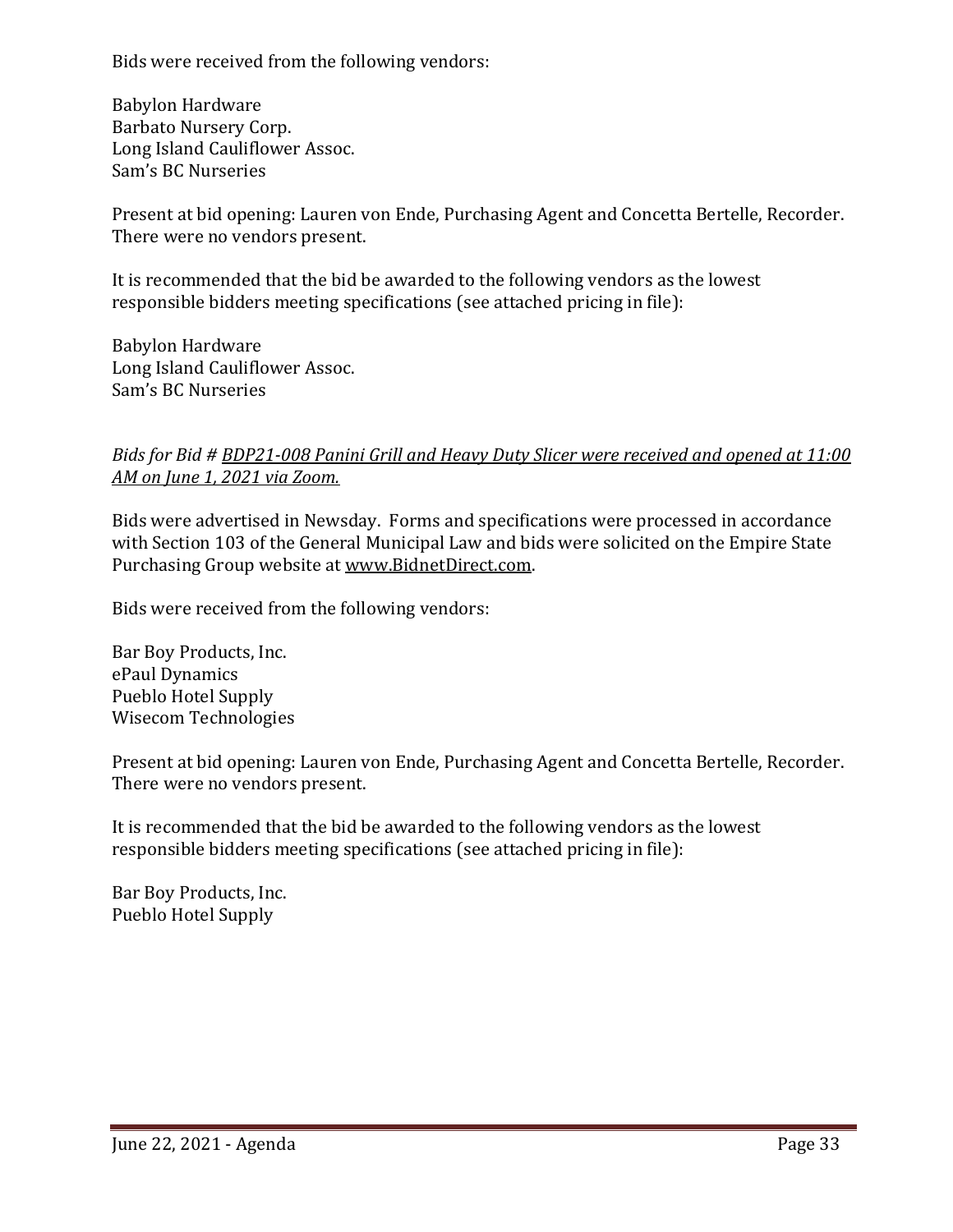# **SCHEDULE 21-E-456 - EXPLANATION OF BUDGETARY TRANSFERS** #T31, T32 & T33

# **SCHEDULES 21-F-399 - CONTRACT REPORT**

 **SCHEDULE 6-H-21 – HOME TEACHING (regular & S/E)**  (confidential)

 **SCHEDULE 6-S-21 – SPECIAL TRANSPORTATION**  (confidential)

## **SCHEDULE 6-SE-21 - COMMITTEE RECOMMENDATIONS** (confidential)

### VII. **RECEIPT OF SCHEDULES**

Recommend that the Board of Education approve the following receipt of schedules collectively:

## **SCHEDULE 21-A-492 - TREASURERS REPORT**

| <b>Statement of Revenues</b> | General<br>Fund<br>Federal<br>Fund<br>School<br>Lunch | May<br>May<br>May          |  |
|------------------------------|-------------------------------------------------------|----------------------------|--|
| <b>Treasurer's Report</b>    | July/May                                              |                            |  |
| Cash Flow                    | July/May                                              |                            |  |
| Claims Audit<br>Report       |                                                       | May 1, 2021 - May 31, 2021 |  |